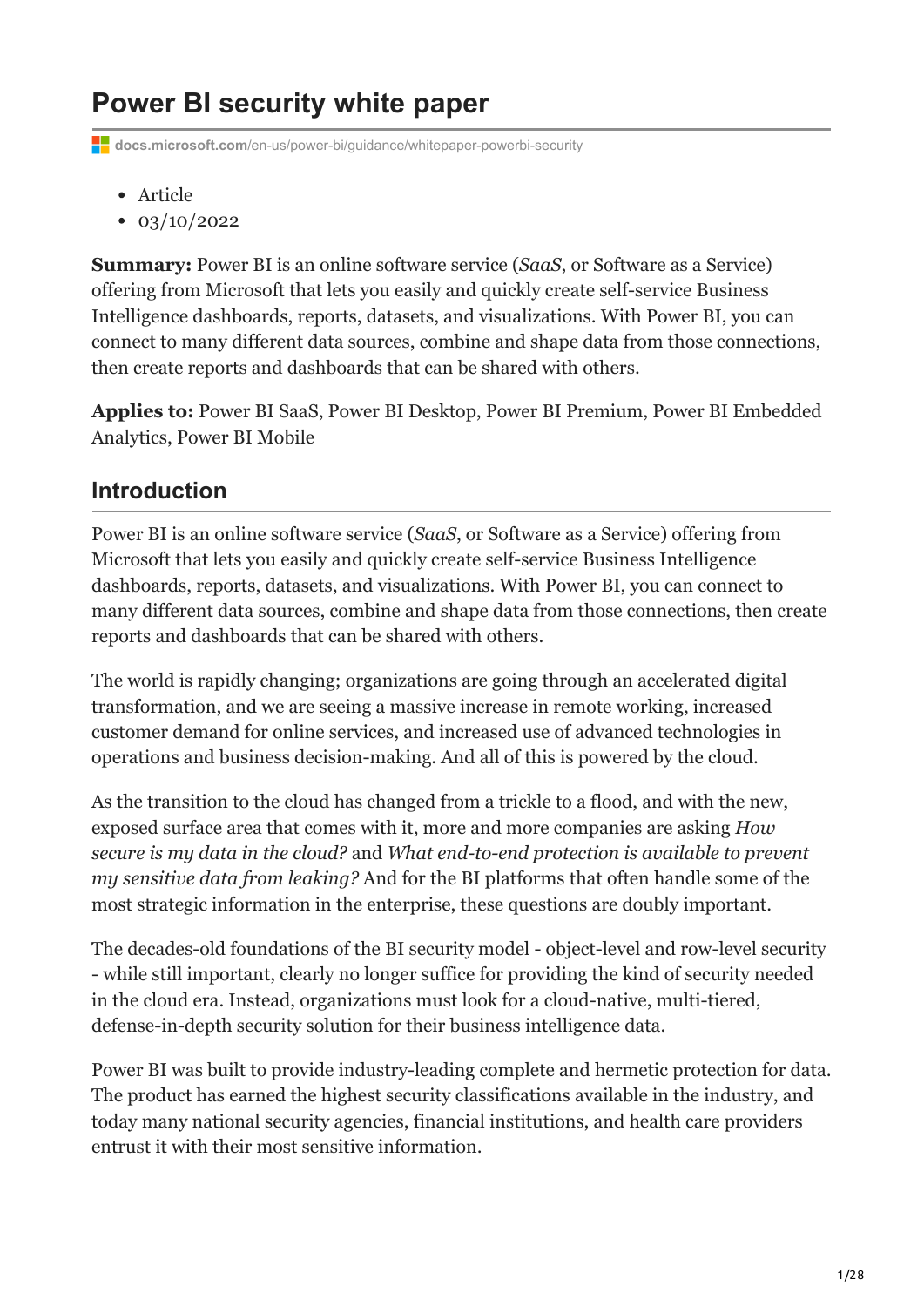It all starts with the foundation. After a rough period in the early 2000s, Microsoft made massive investments to address its security vulnerabilities, and in the following decades built a very strong security stack that goes as deep as the machine on-chip bios kernel and extends all the way up to end-user experiences. These deep investments continue, and today over 3,500 Microsoft engineers are engaged in building and enhancing Microsoft's security stack and proactively addressing the ever-shifting threat landscape. With billions of computers, trillions of logins, and countless zettabytes of information entrusted to Microsoft's protection, the company now possesses the most advanced security stack in the tech industry and is broadly viewed as the global leader in the fight against malicious actors.

Power BI builds on this very strong foundation. It uses the same security stack that earned Azure the right to serve and protect the world's most sensitive data, and it integrates with the most advanced information protection and compliance tools of Microsoft 365. On top of these, it delivers security through multi-layered security measures, resulting in end-to-end protection designed to deal with the unique challenges of the cloud era.

To provide an end-to-end solution for protecting sensitive assets, the product team needed to address challenging customer concerns on multiple simultaneous fronts:

- *How do we control who can connect, where they connect from, and how they connect? How can we control the connections?*
- *How is the data stored? How is it encrypted? What controls do I have on my data?*
- *How do I control and protect my sensitive data? How do I ensure this data cannot leak outside the organization?*
- *How do I audit who conducts what operations? How do I react quickly if there's suspicious activity on the service?*

This article provides a comprehensive answer to all these questions. It starts with an overview of the service architecture and explains how the main flows in the system work. It then moves on to describe how users authenticate to Power BI, how data connections are established, and how Power BI stores and moves data through the service. The last section discusses the security features that allow you, as the service admin, to protect your most valuable assets.

The Power BI service is governed by the [Microsoft Online Services Terms](https://www.microsoftvolumelicensing.com/DocumentSearch.aspx?Mode=3&DocumentTypeId=31), and the [Microsoft Enterprise Privacy Statement.](https://www.microsoft.com/privacystatement/OnlineServices/Default.aspx) For the location of data processing, refer to the [Location of Data Processing terms in the M](https://www.microsoft.com/download/details.aspx?id=101581)[icrosoft Online Services Term](https://www.microsoftvolumelicensing.com/Downloader.aspx?DocumentId=9555)[s and to the Data](https://www.microsoft.com/download/details.aspx?id=101581) Protection Addendum. For compliance information, the [Microsoft Trust Center](https://www.microsoft.com/trustcenter) is the primary resource for Power BI. The Power BI team is working hard to bring its customers [the latest innovations and productivity. Learn more about compliance in the Microsoft](https://docs.microsoft.com/en-us/compliance/regulatory/offering-home) compliance offerings.

The Power BI service follows the Security Development Lifecycle (SDL), strict security practices that support security assurance and compliance requirements. The SDL helps developers build more secure software by reducing the number and severity of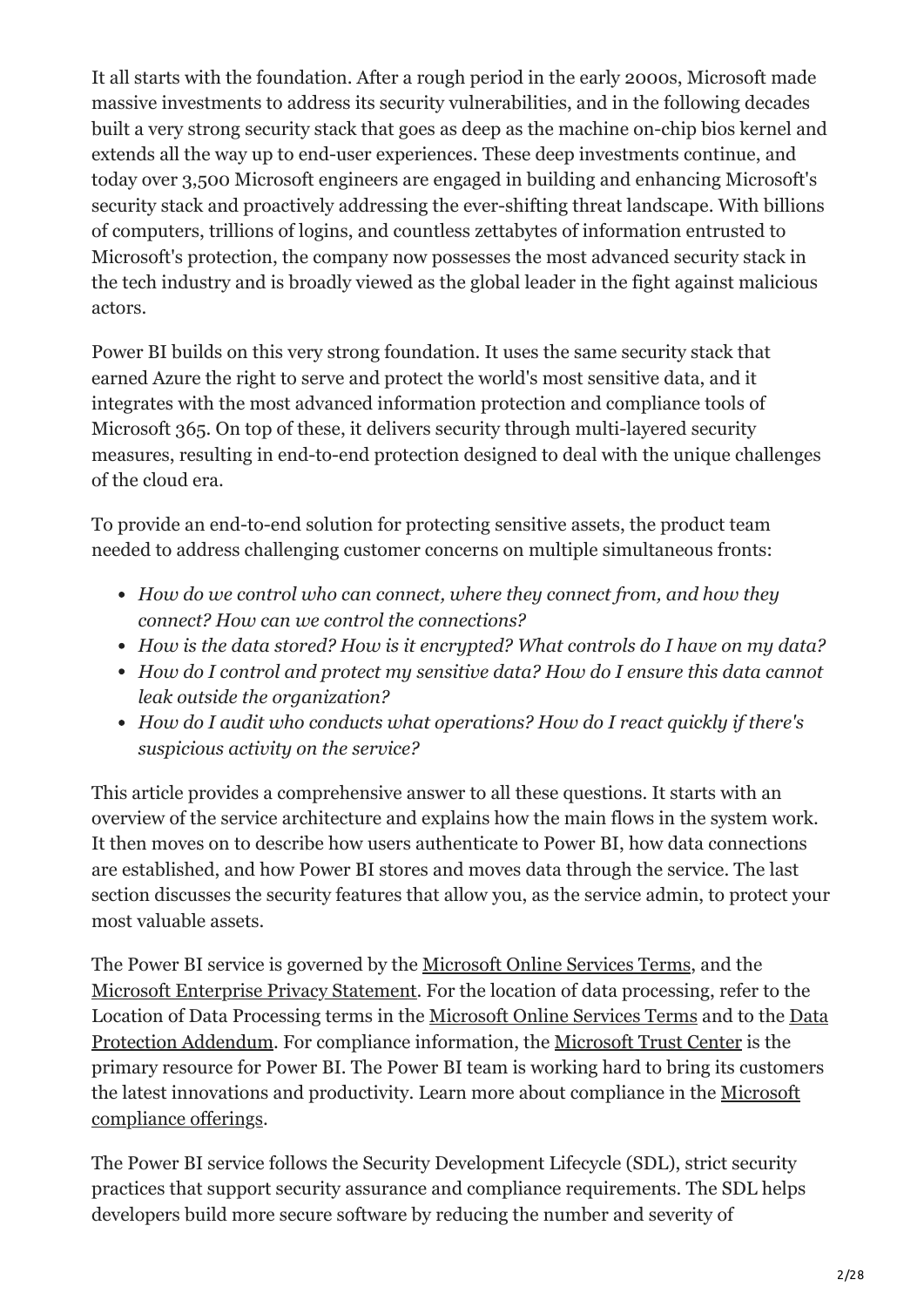[vulnerabilities in software, while reducing development cost. Learn more at Microsoft](https://www.microsoft.com/securityengineering/sdl/practices) Security Development Lifecycle Practices.

# **Power BI architecture**

The Power BI service is built on Azure, Microsoft's [cloud computing platform.](https://azure.microsoft.com/overview/what-is-azure/) Power BI is currently deployed in many datacenters around the world – there are many active deployments made available to customers in the regions served by those datacenters, and an equal number of passive deployments that serve as backups for each active deployment.



# **Web front-end cluster (WFE)**

The WFE cluster provides the user's browser with the initial HTML page contents on site load and manages the initial connection and authentication process for Power BI, using Azure Active Directory (Azure AD) to authenticate clients and provide tokens for subsequent client connections to the Power BI back-end service.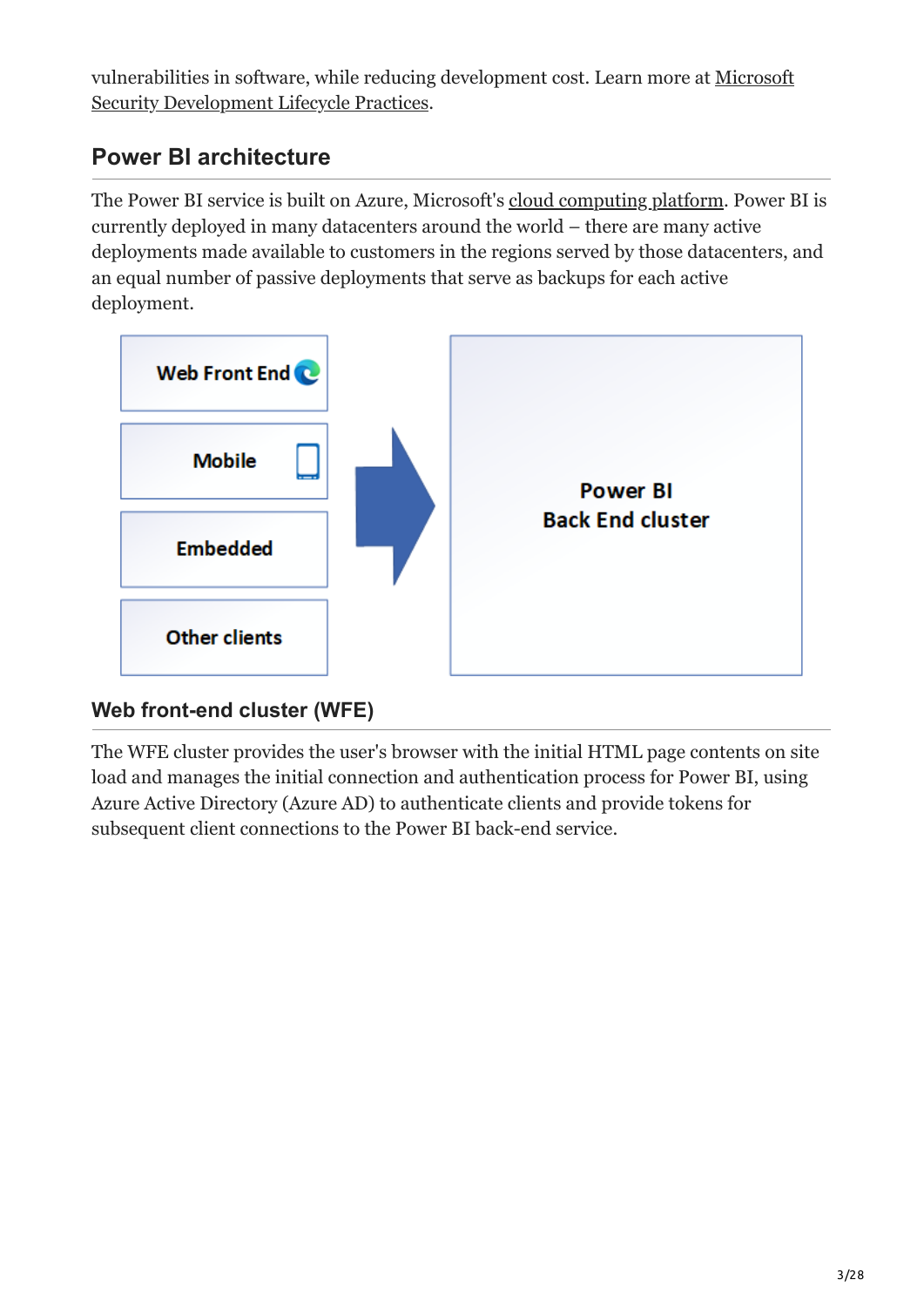

[A WFE cluster consists of an ASP.NET website running in the Azure App Service](https://docs.microsoft.com/en-us/azure/app-service/environment/intro) Environment. When users attempt to connect to the Power BI service, the client's DNS service may communicate with the Azure Traffic Manager to find the most appropriate (usually nearest) datacenter with a Power BI deployment. For more information about this process, see [Performance traffic-routing method for Azure Traffic Manager](https://docs.microsoft.com/en-us/azure/traffic-manager/traffic-manager-routing-methods#performance-traffic-routing-method).

The WFE cluster assigned to the user manages the login and authentication sequence (described later in this article) and obtains an Azure AD access token once authentication is successful. The ASP.NET component within the WFE cluster parses the token to determine which organization the user belongs to, and then consults the Power BI Global Service. The WFE specifies to the browser which back-end cluster houses the organization's tenant. Once a user is authenticated, subsequent client interactions for customer data occur with the back-end or Premium cluster directly, without the WFE being an intermediator for those requests.

Static resources such as \**.js*, \**.css*, and image files are mostly stored on Azure Content Delivery Network (CDN) and retrieved directly by the browser. Note that Sovereign Government cluster deployments are an exception to this rule, and for compliance reasons will omit the CDN and instead use a WFE cluster from a compliant region for hosting static content.

# **Power BI back-end cluster (BE)**

The back-end cluster is the backbone of all the functionality available in Power BI. It consists of several service endpoints consumed by Web Front End and API clients as well as background working services, databases, caches, and various other components.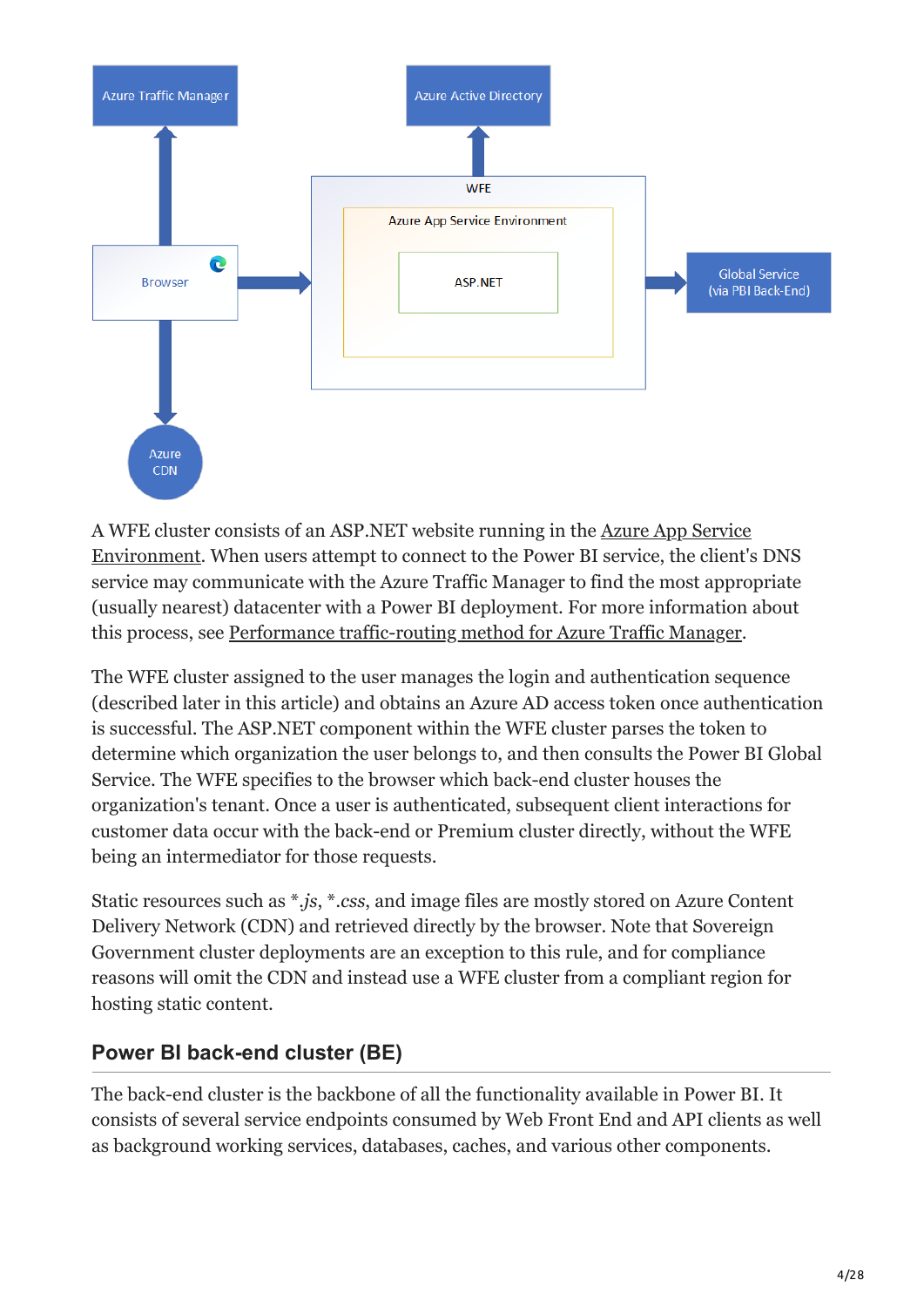The back end is available in most Azure regions, and is being deployed in new regions as they become available. A single Azure region hosts one or more back-end clusters that allow unlimited horizontal scaling of the Power BI service once the vertical and horizontal scaling limits of a single cluster are exhausted.

Each back-end cluster is stateful and hosts all the data of all the tenants assigned to that cluster. A cluster that contains the data of a specific tenant is referred to as the tenant's home cluster. An authenticated user's home cluster information is provided by Global Service and used by the Web Front End to route requests to the tenant's home cluster.

Each back-end cluster consists of multiple virtual machines combined into multiple resizable-scale sets tuned for performing specific tasks, stateful resources such as SQL databases, storage accounts, service buses, caches, and other necessary cloud components.

Tenant metadata and data are stored within cluster limits except for data replication to a secondary back-end cluster in a paired Azure region in the same Azure geography. The secondary back-end cluster serves as a failover cluster in case of regional outage, and is passive at any other time.

Back-end functionality is served by micro-services running on different machines within the cluster's virtual network that are not accessible from the outside, except for two components that can be accessed from the public internet:

- Gateway Service
- Azure API Management

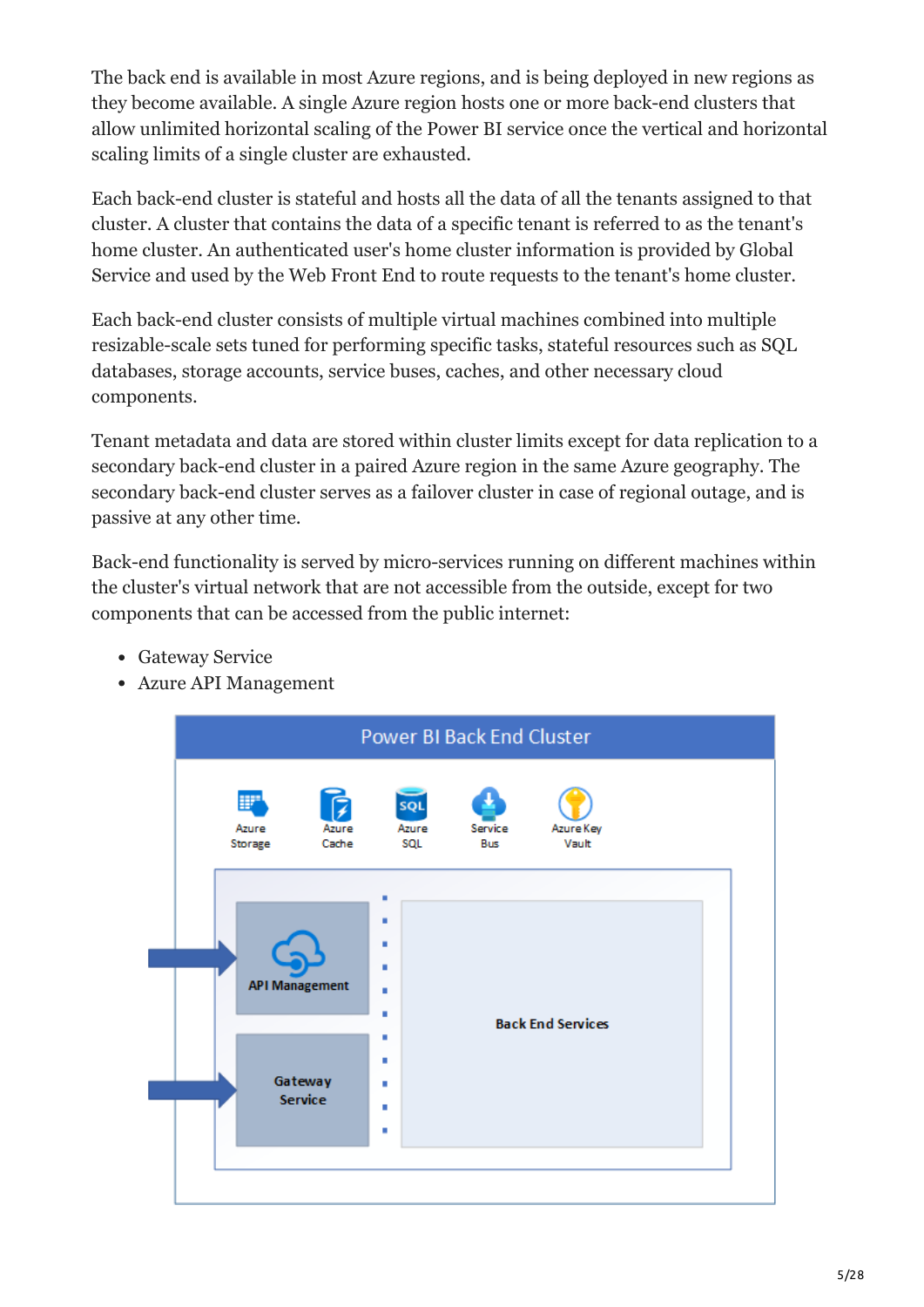#### **Power BI Premium infrastructure**

Power BI Premium offers a service for subscribers who require premium Power BI features, such as Dataflows, Paginated Reports, AI, etc. When a customer signs up for a Power BI Premium subscription, the Premium capacity is created through the Azure Resource Manager.

Power BI Premium capacities are hosted in back-end clusters that are independent of the regular Power BI back end – see above). This provides better isolation, resource allocation, supportability, security isolation, and scalability of the Premium offering.

The following diagram illustrates the architecture of the Power BI Premium infrastructure: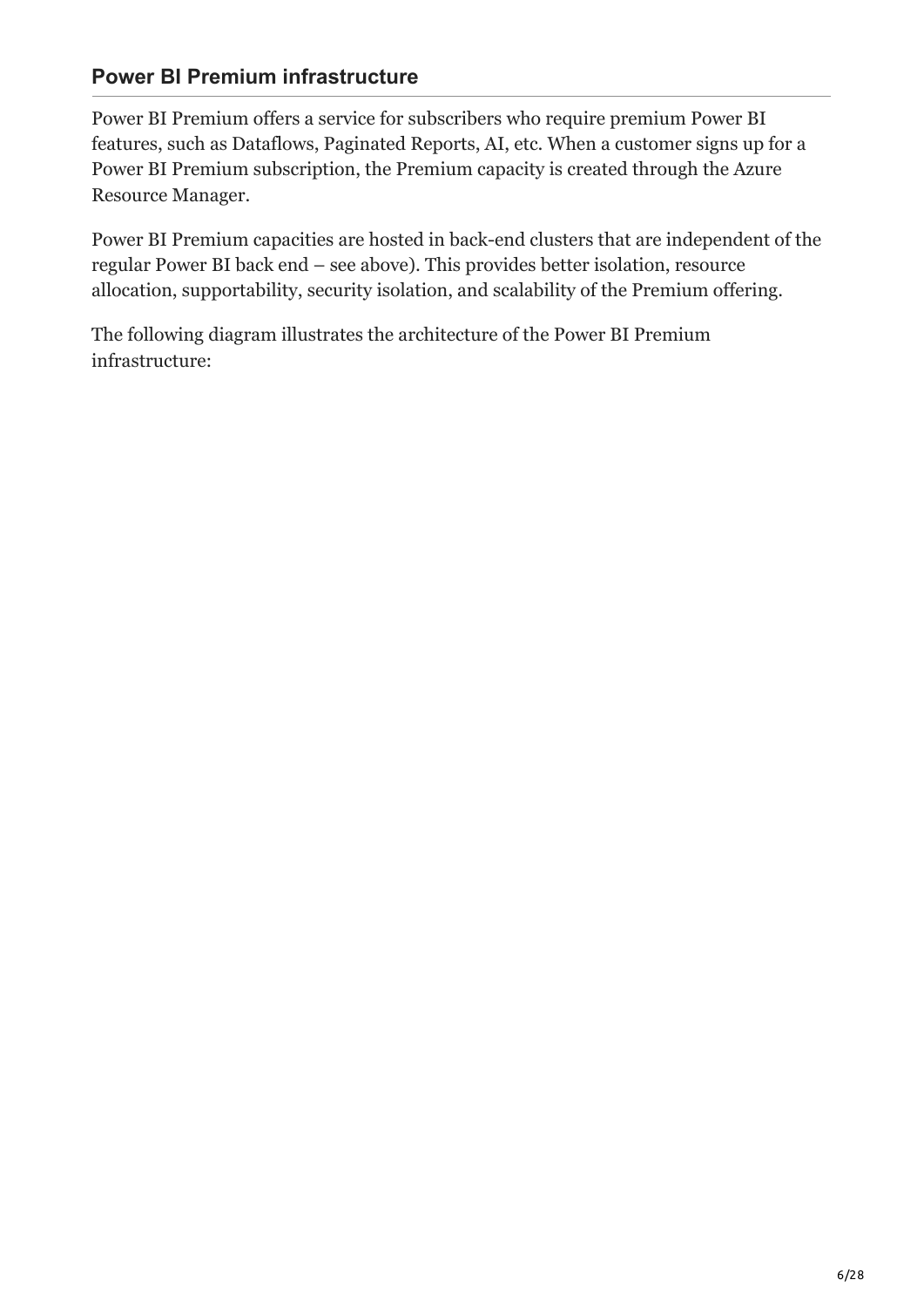

The connection to the Power BI Premium infrastructure can be done in a number of ways, depending on the user scenario. Power BI Premium clients can be a user's browser, a regular Power BI back end, direct connections via XMLA clients, ARM APIs, etc.

The Power BI Premium infrastructure in an Azure region consists of multiple Power BI Premium clusters (the minimum is one). The majority of the Premium resources are encapsulated inside a cluster (for instance, compute), and there are some common regional resources (for example, metadata storage). Premium infrastructure allows two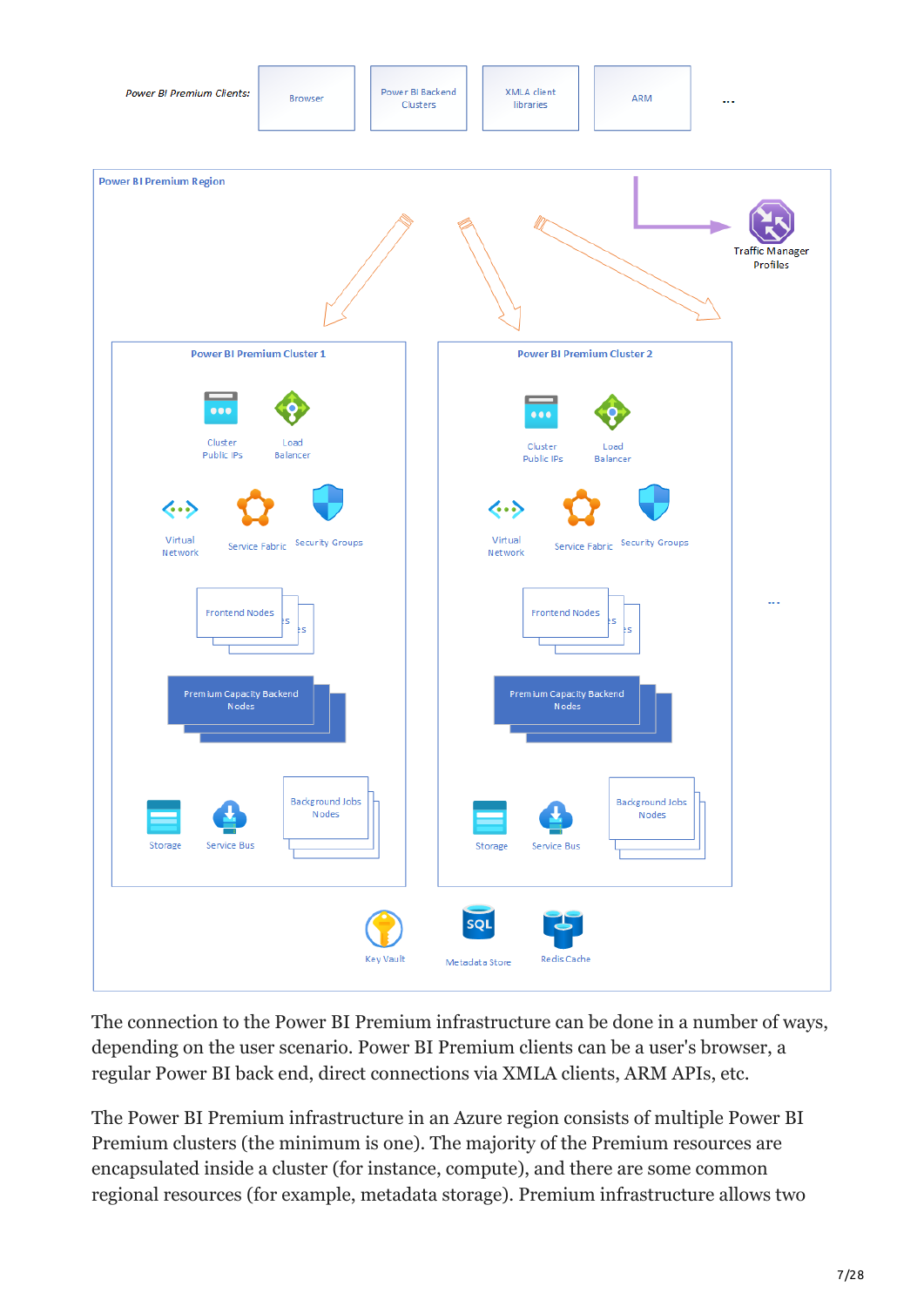ways of achieving horizontal scalability in a region: increasing resources inside clusters and/or adding more clusters on demand as needed (if cluster resources are approaching their limits).

[The backbone of each cluster are compute resources managed by virtual machine scale](https://docs.microsoft.com/en-us/azure/virtual-machine-scale-sets/overview) sets and [Azure Service Fabric.](https://docs.microsoft.com/en-us/azure/service-fabric/service-fabric-overview) Virtual machine scale sets and Service Fabric allow fast and painless increase of compute nodes as usage grows and orchestrates the deployment, management, and monitoring of Power BI Premium services and applications.

There are many surrounding resources which ensure a secure and reliable infrastructure: load balancers, virtual networks, network security groups, service bus, storage, etc. Any [secrets, keys, and certificates required for Power BI Premium are managed by Azure Key](https://docs.microsoft.com/en-us/azure/key-vault/general/basic-concepts) Vault exclusively. Any authentication is done via integration with Azure AD exclusively.

Any request that comes to Power BI Premium infrastructure goes to front-end nodes first – they are the only nodes available for external connections. The rest of the resources are hidden behind virtual networks. The front-end nodes authenticate the request, handle it, or forward it to the appropriate resources (for example, back-end nodes).

Back-end nodes provide most of the Power BI Premium capabilities and features.

### **Power BI Mobile**

Power BI Mobile is a collection of apps designed for the three primary mobile platforms: Android, iOS, and Windows (UWP). Security considerations for the Power BI Mobile apps fall into two categories:

- Device communication
- The application and data on the device

For device communication, all Power BI Mobile applications communicate with the Power BI service, and use the same connection and authentication sequences used by browsers, which are described in detail earlier in this white paper. The Power BI mobile applications for iOS and Android bring up a browser session within the application itself, while the Windows mobile app brings up a broker to establish the communication channel with Power BI (for the sign-in process).

The following table shows certificate-based authentication (CBA) support for Power BI Mobile, based on mobile device platform:

| <b>CBA support</b>                            | <b>iOS</b>              | <b>Android</b> | Windows          |
|-----------------------------------------------|-------------------------|----------------|------------------|
| Power BI (sign in to service)                 | Supported               | Supported      | Not<br>supported |
| SSRS ADFS on-prem (connect to SSRS<br>server) | <b>Not</b><br>supported | Supported      | Not<br>supported |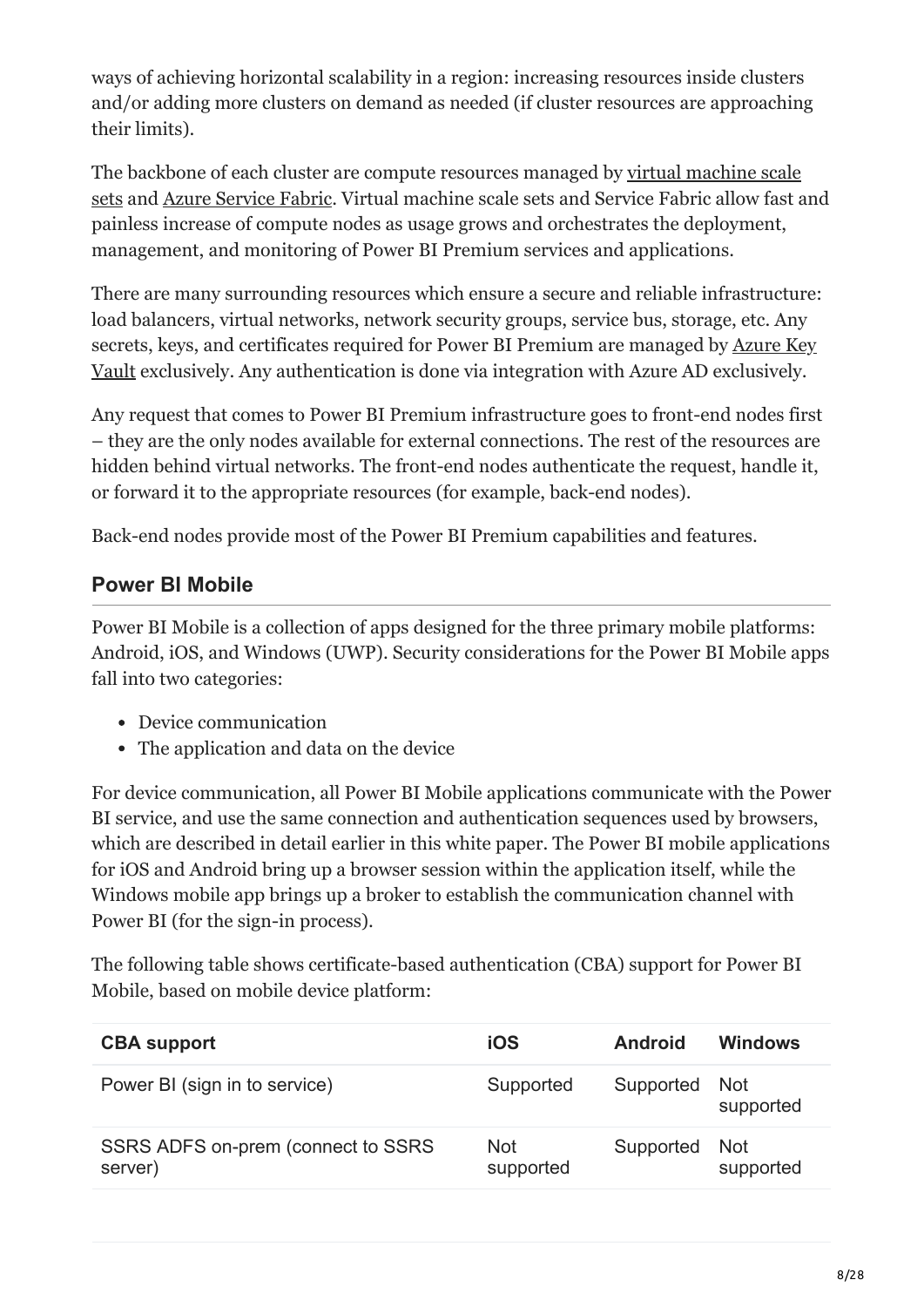| <b>CBA support</b>    | <b>iOS</b> | <b>Android</b> | <b>Windows</b> |
|-----------------------|------------|----------------|----------------|
| <b>SSRS App Proxy</b> | Supported  | Supported Not  | supported      |

Power BI Mobile apps actively communicate with the Power BI service. Telemetry is used to gather mobile app usage statistics and similar data, which is transmitted to services that are used to monitor usage and activity; no customer data is sent with telemetry.

The Power BI application stores data on the device that facilitates use of the app:

- Azure AD and refresh tokens are stored in a secure mechanism on the device, using industry-standard security measures.
- Data and settings (key-value pairs for user configuration) is cached in storage on the device, and can be encrypted by the OS. In iOS this is automatically done when the user sets a passcode. In Android this can be configured in the settings. In Windows it is accomplished by using BitLocker.
- For the Android and iOS apps, the data and settings (key-value pairs for user configuration) are cached in storage on the device in a sandbox and internal storage which is accessible only to the app. For the Windows app, the data is only accessible by the user (and system admin).
- Geolocation is enabled or disabled explicitly by the user. If enabled, geolocation data is not saved on the device and is not shared with Microsoft.
- Notifications are enabled or disabled explicitly by the user. If enabled, Android and iOS do not support geographic data residency requirements for notifications.

Data encryption can be enhanced by applying file-level encryption via Microsoft Intune, a software service that provides mobile device and application management. All three platforms for which Power BI Mobile is available support Intune. With Intune enabled and configured, data on the mobile device is encrypted, and the Power BI application itself cannot be installed on an SD card. [Learn more about Microsoft Intune](https://www.microsoft.com/cloud-platform/microsoft-intune).

The Windows app also supports [Windows Information Protection \(WIP\)](https://docs.microsoft.com/en-us/windows/security/information-protection/windows-information-protection/protect-enterprise-data-using-wip).

In order to implement SSO, some secured storage values related to the token-based authentication are available for other Microsoft 1st party apps (such as Microsoft Authenticator) and are managed by the Azure Active Directory Authentication Library (ADAL) SDK.

Power BI Mobile cached data is deleted when the app is removed, when the user signs out of Power BI Mobile, or when the user fails to sign in (such as after a token expiration event or password change). The data cache includes dashboards and reports previously accessed from the Power BI Mobile app.

Power BI Mobile does not access other application folders or files on the device.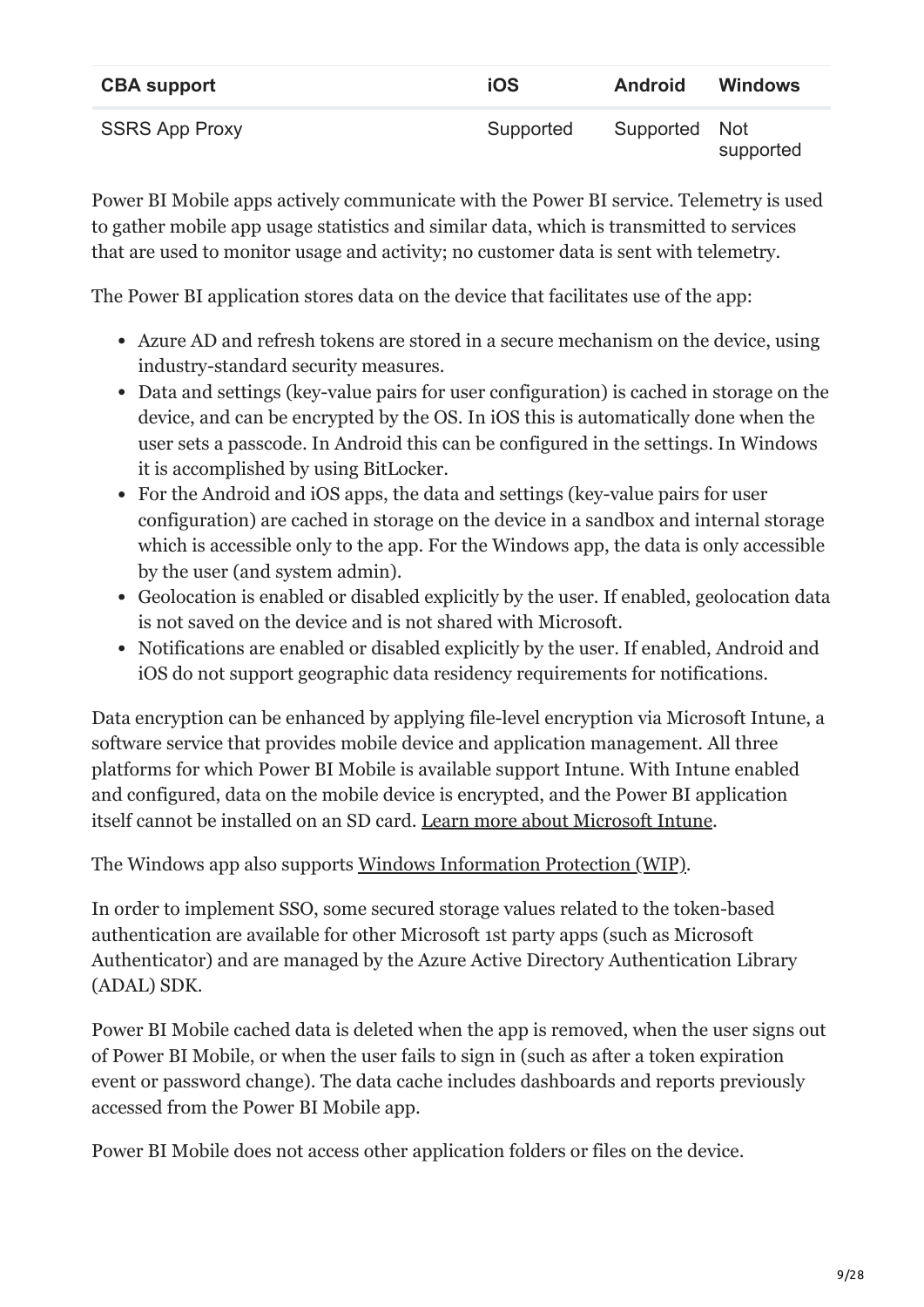The Power BI apps for iOS and Android let you protect your data by configuring additional identification, such as providing Face ID, Touch ID, or a passcode for iOS, and biometric data (Fingerprint ID) for Android. [Learn more about additional identification.](https://docs.microsoft.com/en-us/power-bi/consumer/mobile/mobile-native-secure-access)

# <span id="page-9-0"></span>**Authentication to the Power BI service**

User authentication to the Power BI service consists of a series of requests, responses, and redirects between the user's browser and the Power BI service or the Azure services used by Power BI. That sequence describes the process of user authentication in Power BI, which follows the [Azure Active Directory's auth code grant flow](https://docs.microsoft.com/en-us/azure/active-directory/develop/v2-oauth2-auth-code-flow). For more information about options for an organization's user authentication models (sign-in models), see [Choosing a sign-in model for Microsoft 365](https://www.microsoft.com/en-us/microsoft-365/blog/2014/05/13/choosing-a-sign-in-model-for-office-365/).

#### **Authentication sequence**

The user authentication sequence for the Power BI service occurs as described in the following steps, which are illustrated in the image that follows them.

- 1. A user initiates a connection to the Power BI service from a browser, either by typing in the Power BI address in the address bar or by selecting *Sign in* from the Power BI landing page ([https://powerbi.microsoft.com](https://powerbi.microsoft.com/)). The connection is established using TLS 1.2 and HTTPS, and all subsequent communication between the browser and the Power BI service uses HTTPS.
- 2. The Azure Traffic Manager checks the user's DNS record to determine the most appropriate (usually nearest) datacenter where Power BI is deployed, and responds to the DNS with the IP address of the WFE cluster to which the user should be sent.
- 3. WFE then redirects the user to the Microsoft Online Services login page.
- 4. After the user has been authenticated, the login page redirects the user to the previously determined nearest Power BI service WFE cluster with an auth code.
- 5. The WFE cluster checks with the Azure AD service to obtain an Azure AD security token by using the auth code. When Azure AD returns the successful authentication of the user and returns an Azure AD security token, the WFE cluster consults the Power BI Global Service, which maintains a list of tenants and their Power BI backend cluster locations and determines which Power BI back-end service cluster contains the user's tenant. The WFE cluster then returns an application page to the user's browser with the session, access, and routing information required for its operation.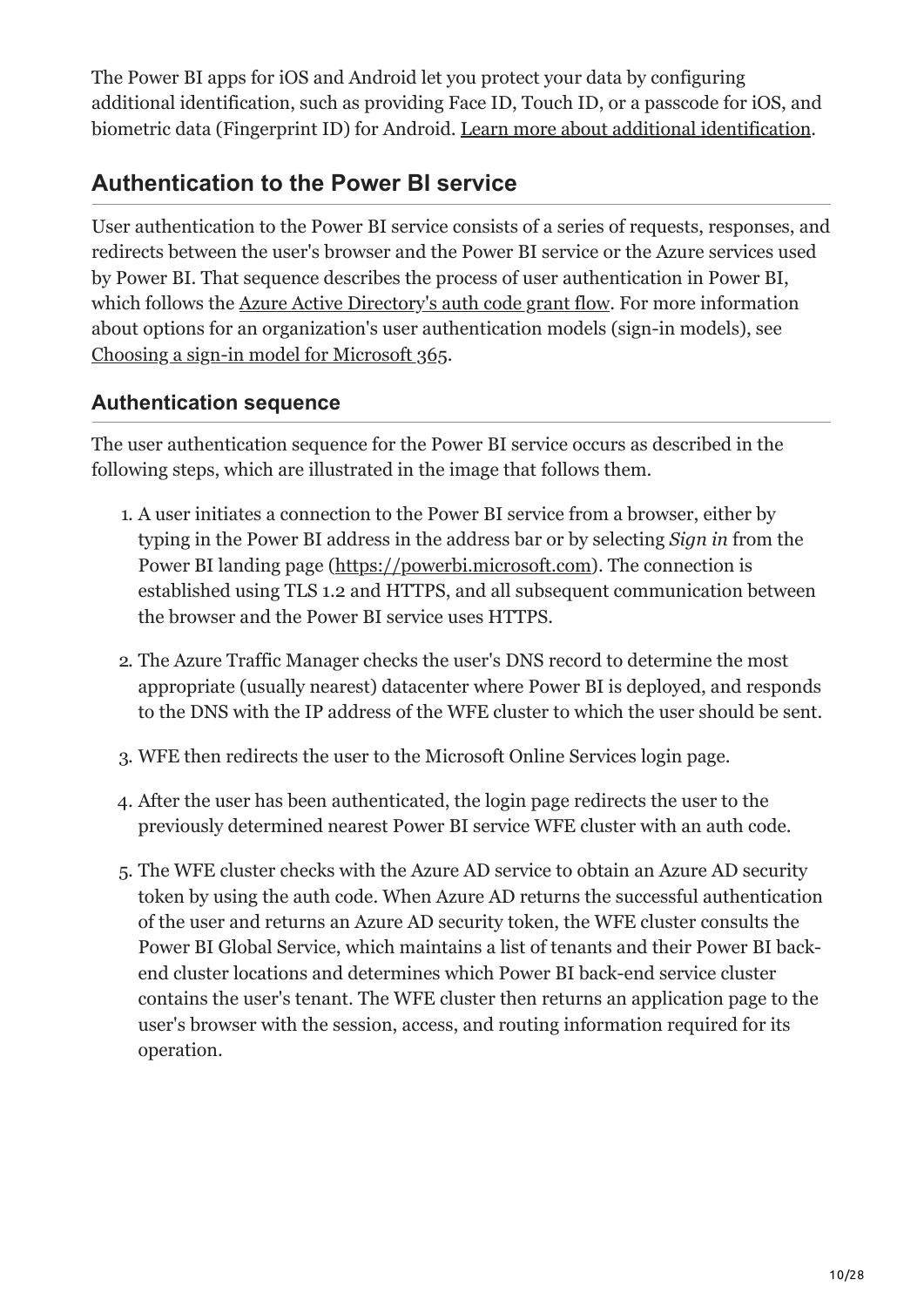6. Now, when the client's browser requires customer data, it will send requests to the back-end cluster address with the Azure AD access token in the Authorization header. The Power BI back-end cluster reads the Azure AD access token and validates the signature to ensure that the identity for the request is valid. The Azure [AD access token has a default lifetime of 1 hour, and to maintain the current session](https://docs.microsoft.com/en-us/azure/active-directory/develop/active-directory-configurable-token-lifetimes#configurable-token-lifetime-properties-after-the-retirement) the user's browser will make periodic requests to renew the access token before it expires.



# **Data residency**

Unless otherwise indicated in documentation, Power BI stores customer data in an Azure geography that is assigned when an [Azure AD tenant](https://docs.microsoft.com/en-us/office365/enterprise/subscriptions-licenses-accounts-and-tenants-for-microsoft-cloud-offerings) signs up for Power BI services for the first time. An Azure AD tenant houses the user and application identities, groups, and other relevant information that pertain to an organization and its security.

The assignment of an Azure geography for tenant data storage is done by mapping the country or region selected as part of the Azure AD tenant setup to the most suitable Azure geography where a Power BI deployment exists. Once this determination is made, all Power BI customer data will be stored in this selected Azure geography (also known as the *home geo*), except in cases where organizations utilize multi-geo deployments.

## **Multiple geographies (multi-geo)**

Some organizations have a global presence and may require Power BI services in multiple Azure geographies. For example, a business may have their headquarters in the United States but may also do business in other geographical areas, such as Australia. In such cases the business may require that certain Power BI data remain stored at rest in the remote region to comply with local regulations. This feature of the Power BI service is referred to as *multi-geo*.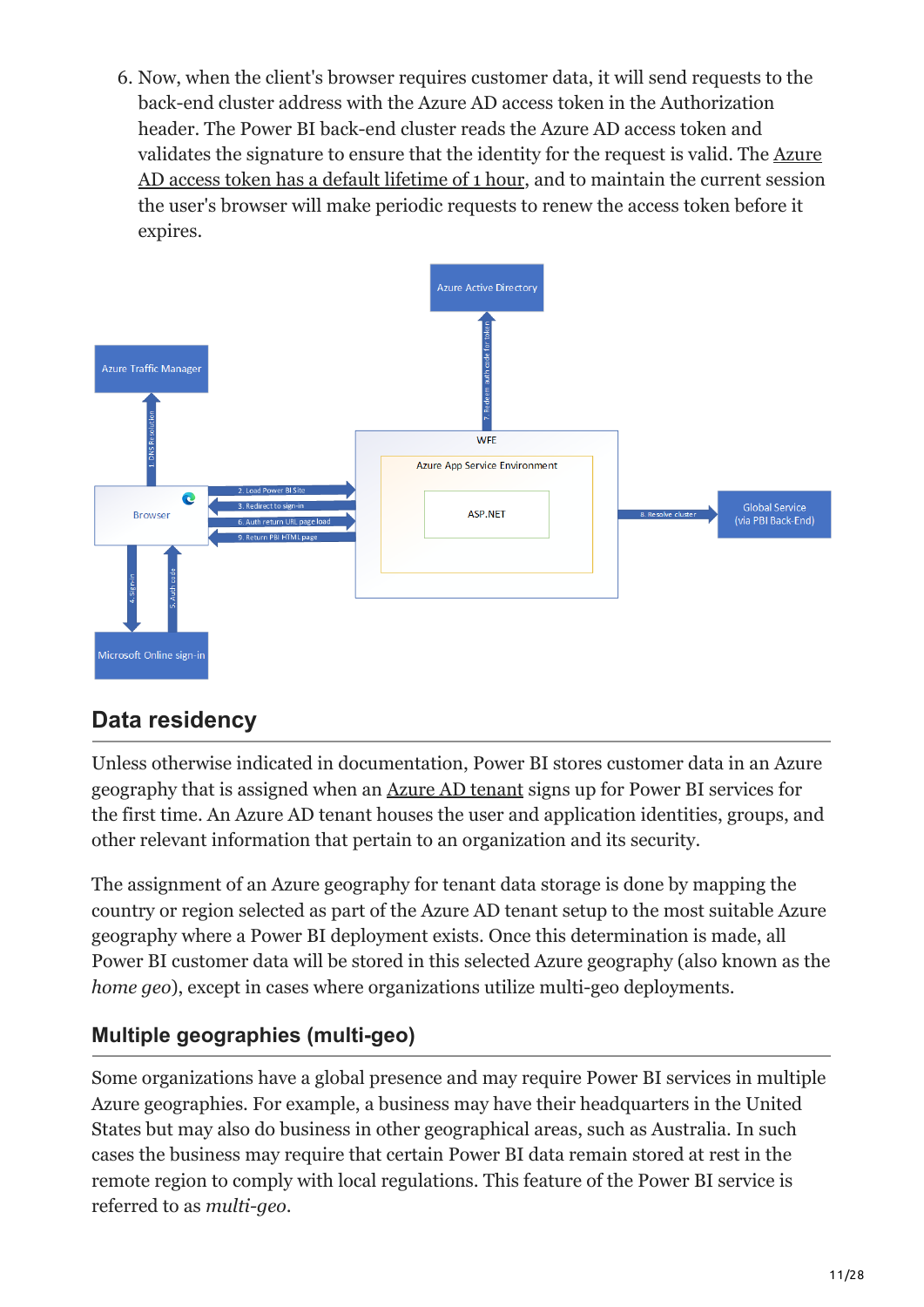The query execution layer, query caches, and artifact data assigned to a multi-geo workspace are hosted and remain in the remote capacity Azure geography. However, some artifact metadata, such as report structure, may remain stored at rest in the tenant's home geo. Additionally, some data transit and processing may still happen in the tenant's home geo, even for workspaces that are hosted in a multi-geo Premium capacity.

Please see [Configure Multi-Geo support for Power BI Premium](https://docs.microsoft.com/en-us/power-bi/admin/service-admin-premium-multi-geo) for more information about creating and managing Power BI deployments that span multiple Azure geographies.

### **Regions and datacenters**

[Power BI services are available in specific Azure geographies as described in the Microsoft](https://www.microsoft.com/TrustCenter/CloudServices/business-application-platform/data-location) Trust Center. For more information about where your data is stored and how it is used, please refer to the [Microsoft Trust Center.](https://www.microsoft.com/TrustCenter/Transparency/default.aspx#_You_know_where) Commitments concerning the location of [customer data at rest are specified in the Data Processing Terms of the Microsoft Online](https://www.microsoftvolumelicensing.com/DocumentSearch.aspx?Mode=3&DocumentTypeId=31) Services Terms.

Microsoft also provides datacenters for sovereign entities. For more information about Power BI service availability for national clouds, see [Power BI national clouds](https://powerbi.microsoft.com/clouds/).

# **Data handling**

This section outlines Power BI data handling practices when it comes to storing, processing, and transferring customer data.

#### <span id="page-11-0"></span>**Data at rest**

Power BI uses two primary data storage resource types:

- Azure Storage
- Azure SQL Databases

In the majority of scenarios, Azure Storage is utilized to persist the data of Power BI artifacts, while Azure SQL Databases are used to persist artifact metadata.

All data persisted by Power BI is encrypted by default using Microsoft-managed keys. Customer data stored in Azure SQL Databases is fully encrypted using Azure SQL's [Transparent Data Encryption \(TDE\) technology. Customer data stored in Azure Blo](https://docs.microsoft.com/en-us/azure/sql-database/transparent-data-encryption-azure-sql)b storage is encrypted using [Azure Storage Encryption](https://docs.microsoft.com/en-us/azure/storage/common/storage-service-encryption).

Optionally, organizations can utilize Power BI Premium to use their own keys to encrypt data at rest that is imported into a dataset. This approach is often described as bring your own key (BYOK). Utilizing BYOK helps ensure that even in case of a service operator error, customer data will not be exposed – something that cannot easily be achieved using [transparent service-side encryption. Please see Bring your own encryption keys for Power](https://docs.microsoft.com/en-us/power-bi/enterprise/service-encryption-byok) BI for more information.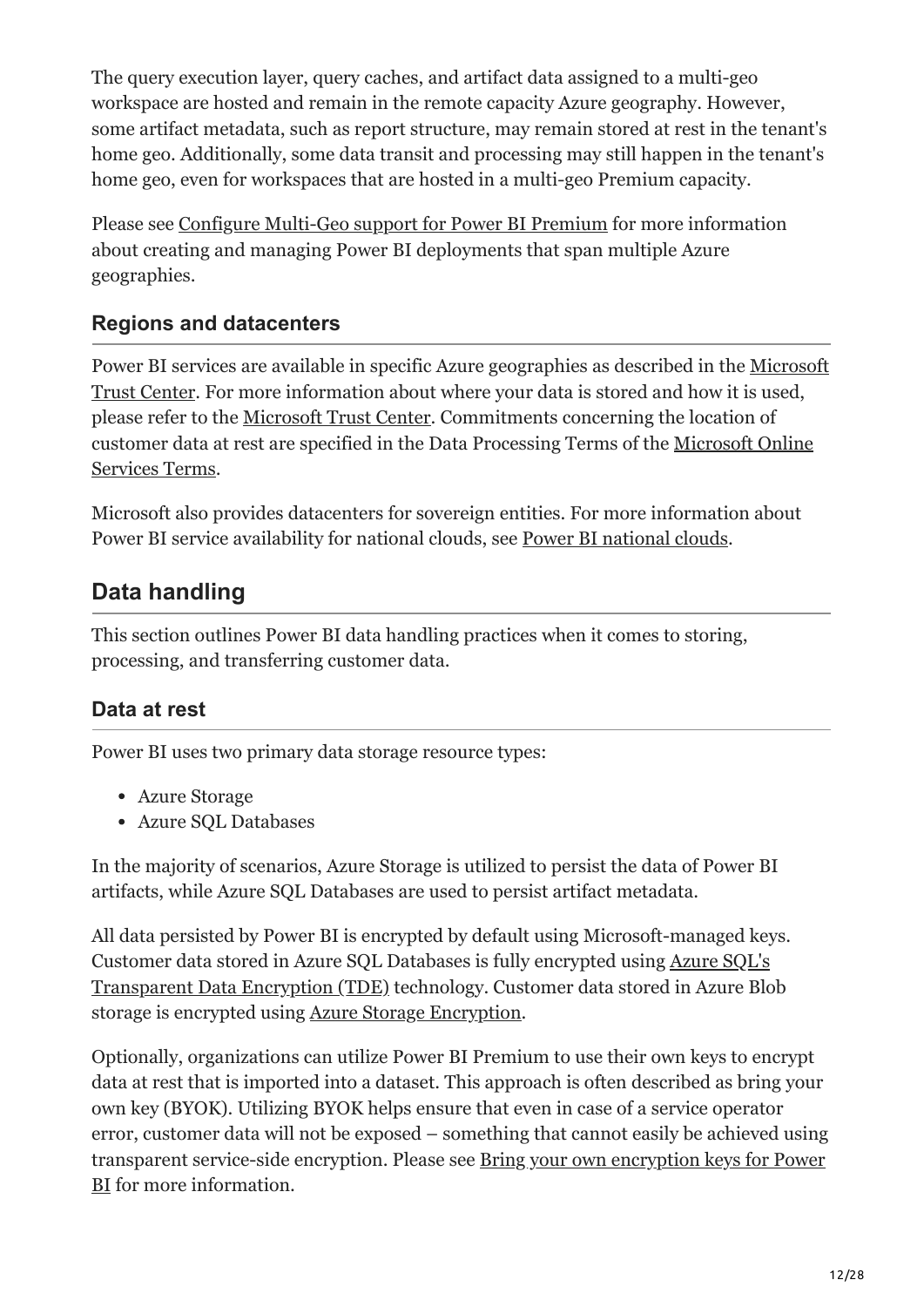Power BI datasets allow for a variety of data source connection modes which determine whether the data source data is persisted in the service or not.

| Dataset Mode (Kind) | Data Persisted in Power BI        |
|---------------------|-----------------------------------|
| Import              | Yes                               |
| <b>Direct Query</b> | No.                               |
| Live Connect        | No.                               |
| Composite           | If contains an Import data source |
| Streaming           | If configured to persist          |

Regardless of the dataset mode utilized, Power BI may temporarily cache any retrieved data to optimize query and report load performance.

## <span id="page-12-0"></span>**Data in processing**

Data is in processing when it is either actively being used by one or more users as part of an interactive scenario, or when a background process, such as refresh, touches this data. Power BI loads actively processed data into the memory space of one or more service workloads. To facilitate the functionality required by the workload, the processed data in memory is not encrypted.

## **Data in transit**

Power BI requires all incoming HTTP traffic to be encrypted using TLS 1.2 or above. Any requests attempting to use the service with TLS 1.1 or lower will be rejected.

# <span id="page-12-1"></span>**Authentication to data sources**

When connecting to a data source, a user can choose to import a copy of the data into Power BI or to connect directly to the data source.

In the case of import, a user establishes a connection based on the user's login and accesses the data with the credential. After the dataset is published to the Power BI service, Power BI always uses this user's credential to import data. Once data is imported, viewing the data in reports and dashboards does not access the underlying data source. Power BI supports single sign-on authentication for selected data sources. If the connection is configured to use single sign-on, the dataset owner's credentials are used to connect to the data source.

If a data source is connected directly using pre-configured credentials, the pre-configured credentials are used to connect to the data source when any user views the data. If a data source is connected directly using single sign-on, the current user's credentials are used to connect to the data source when a user views the data. When used with single sign-on, Row Level Security (RLS) and/or object-level security (OLS) can be implemented on the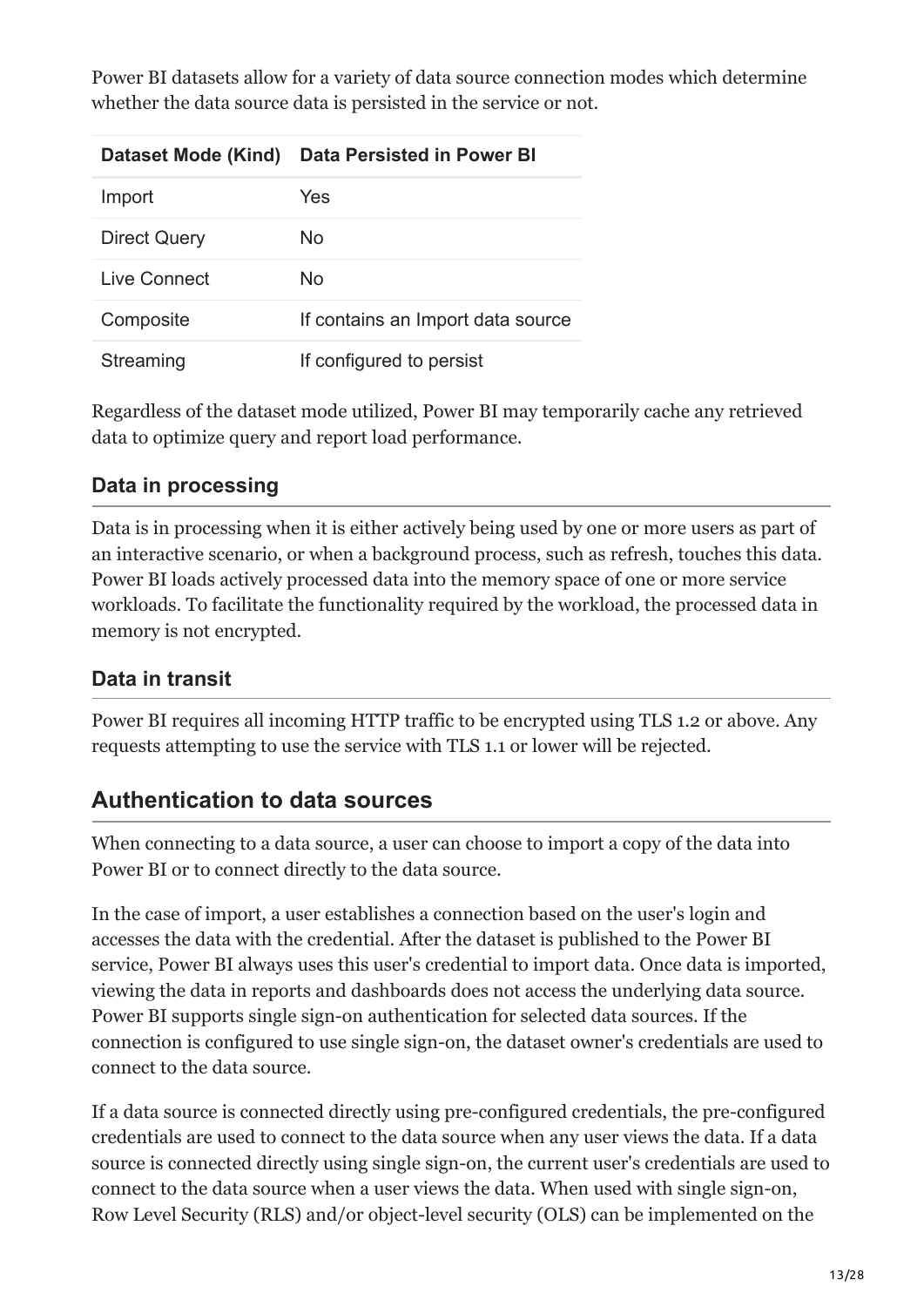data source. This allows users to view only data they have privileges to access. When the connection is to data sources in the cloud, Azure AD authentication is used for single sign on; for on-prem data sources, Kerberos, Security Assertion Markup Language (SAML), and Azure AD are supported.

If the data source is Azure Analysis Services or on-premises Analysis Services, and RLS and/or OLS is configured, the Power BI service will apply that row level security, and users who do not have sufficient credentials to access the underlying data (which could be a query used in a dashboard, report, or other data artifact) will not see data they don't have sufficient privileges for.

# **Premium features**

### **Dataflows architecture**

Dataflows provide users the ability to configure back-end data processing operations that will extract data from polymorphous data sources, execute transformation logic against the data, and then land it in a target model for use across various reporting presentation technologies. Any user who has either a member, contributor, or admin role in a workspace may create a dataflow. Users in the viewer role may view data processed by the dataflow but may not make changes to its composition. Once a dataflow has been authored, any member, contributor, or admin of the workspace may schedule refreshes, as well as view and edit the dataflow by taking ownership of it.

Each configured data source is bound to a client technology for accessing that data source. The structure of credentials required to access them is formed to match required implementation details of the data source. Transformation logic is applied by Power Query services while the data is in flight. For premium dataflows, Power Query services execute in back-end nodes. Data may be pulled directly from the cloud sources or through a gateway installed on premises. When pulled directly from a cloud source to the service or to the gateway, the transport uses protection methodology specific to the client technology, if applicable. When data is transferred from the gateway to the cloud service, it is encrypted. See the [Data in Processing](#page-12-0) section above.

When customer specified data sources require credentials for access, the owner/creator of the dataflow will provide them during authoring. They are stored using standard productwide credential storage. See the [Authentication to Data Sources](#page-12-1) section above. There are various approaches users may configure to optimize data persistence and access. By default, the data is placed in a Power BI owned and protected storage account. Storage encryption is enabled on the Blob storage containers to protect the data while it is at rest. See the [Data at Rest](#page-11-0) section below. Users may, however, configure their own storage account associated with their own Azure subscription. When doing so, a Power BI service principal is granted access to that storage account so that it may write the data there during refresh. In this case the storage resource owner is responsible for configuring encryption on the configured ADLS storage account. Data is always transmitted to Blob storage using encryption.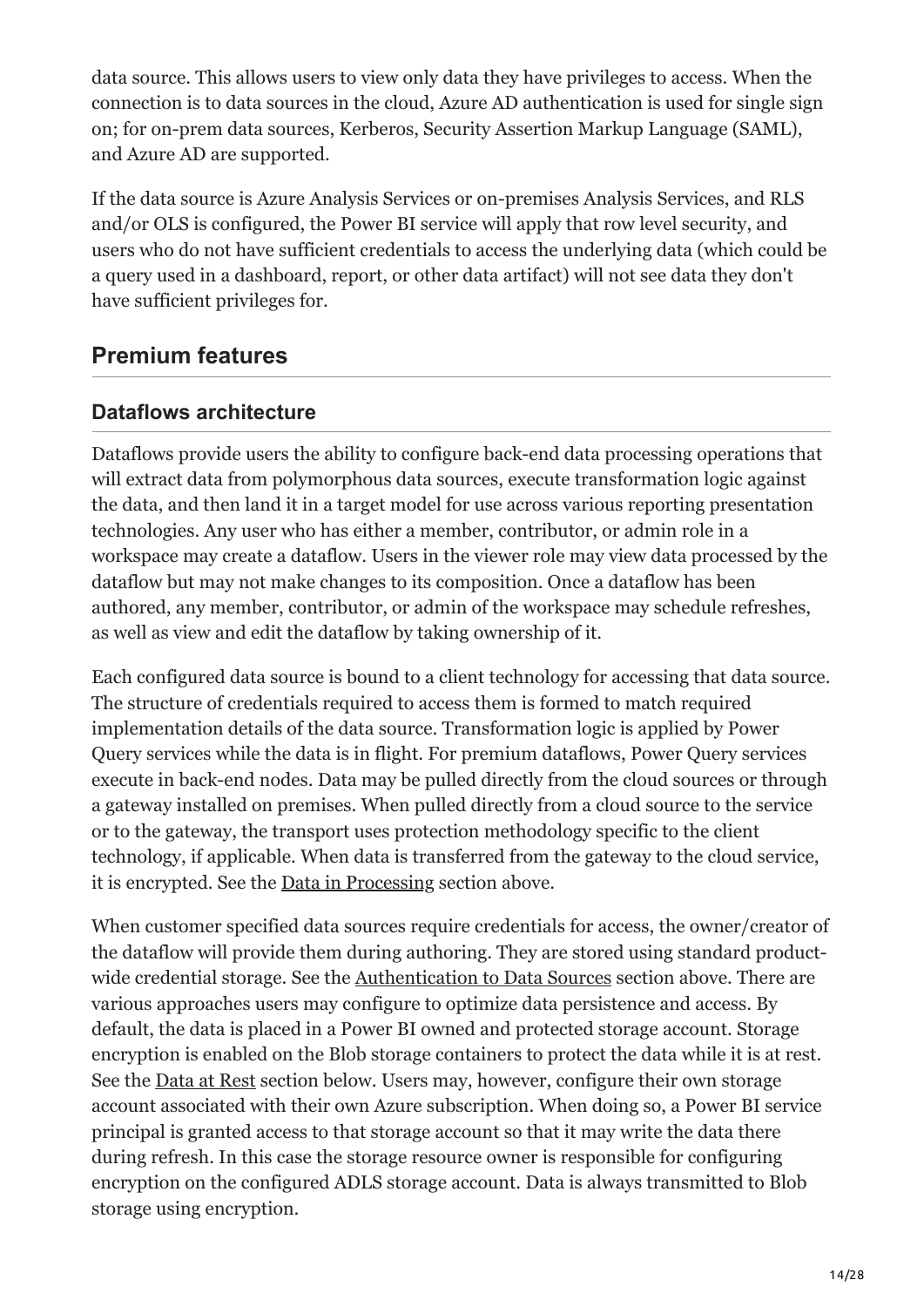Since performance when accessing storage accounts may be suboptimal for some data, users also have the option to use a Power BI-hosted compute engine to increase performance. In this case, data is redundantly stored in a SQL database that is available for DirectQuery through access by the back-end Power BI system. Data is always encrypted on the file system. If the user provides a key for encrypting the data stored in the SQL database, that key will be used to doubly encrypt it.

When querying using DirectQuery, the encrypted transport protocol HTTPS is used to access the API. All secondary or indirect use of DirectQuery is controlled by the same access controls previously described. Since dataflows are always bound to a workspace, access to the data is always gated by the user's role in that workspace. A user must have at least read access to be able to query the data via any means.

When Power BI Desktop is used to access data in a dataflow, it must first authenticate the user using Azure AD to determine if the user has sufficient rights to view the data. If so, a SaS key is acquired and used to access storage directly using the encrypted transport protocol HTTPS.

The processing of data throughout the pipeline emits Office 365 auditing events. Some of these events will capture security and privacy-related operations.

## **Paginated reports**

Paginated reports are designed to be printed or shared. They're called paginated because they're formatted to fit well on a page. They display all the data in a table, even if the table spans multiple pages. They're also called pixel perfect because you can control their report page layout exactly.

Paginated reports support rich and powerful expressions written in Microsoft Visual Basic .NET. Expressions are widely used throughout Power BI Report Builder paginated reports to retrieve, calculate, display, group, sort, filter, parameterize, and format data.

Expressions are created by the author of the report with access to the broad range of features of the .NET framework. The processing and execution of paginated reports is performed inside a sandbox.

Paginated report definitions (.rdl) are stored in Power BI, and to publish and/or render a paginated report a user needs to authenticate and authorize in the same way as described in the [Authentication to the Power BI Service](#page-9-0) section above.

The Azure AD token obtained during the authentication is used to communicate directly from the browser to the Power BI Premium cluster.

For Premium Gen1, a single sandbox exists per each one of the capacities of the tenant, and is shared by the workspaces assigned to the capacity.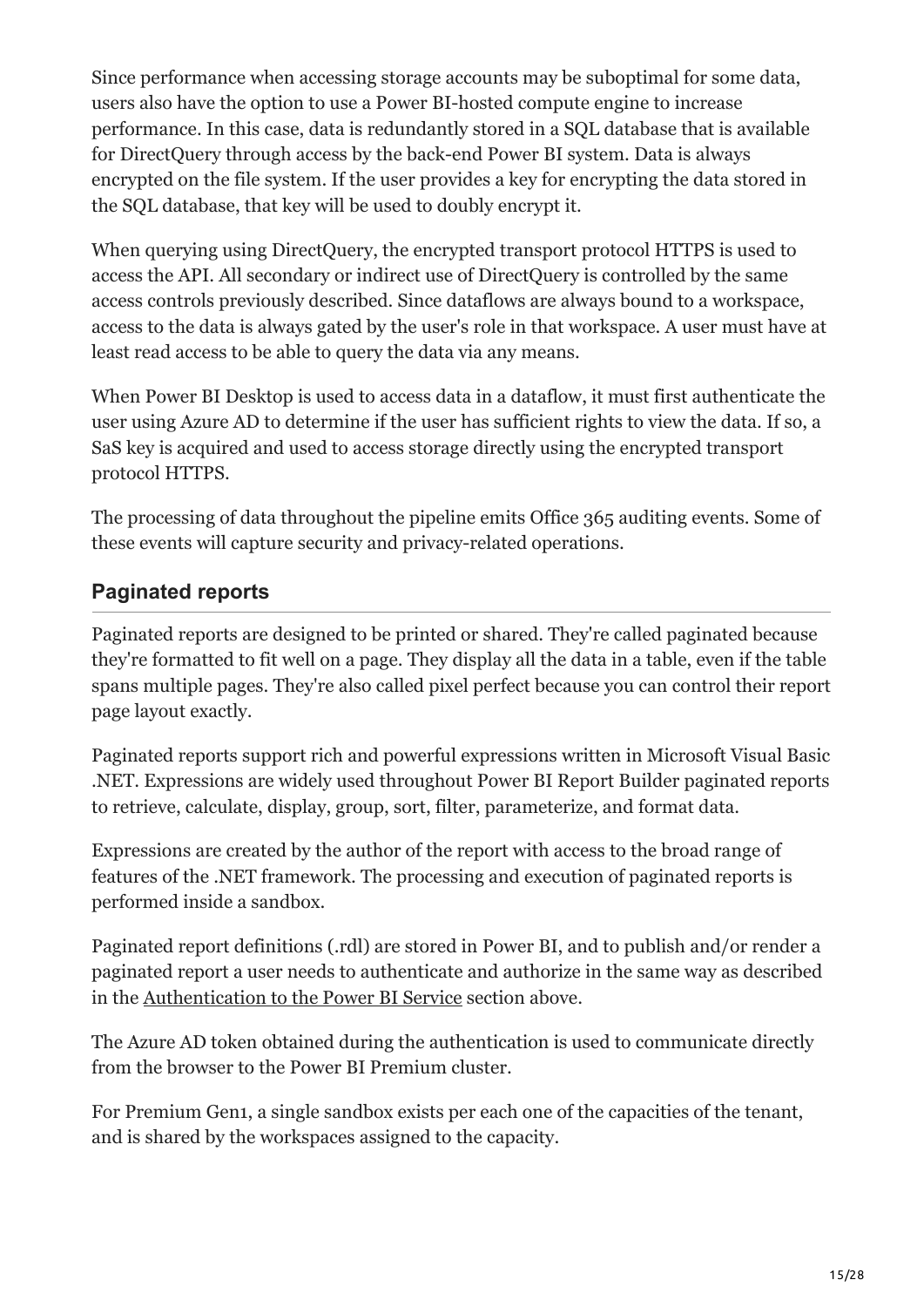

For Premium Gen2, an individual and exclusive ephemeral sandbox is created for each one of the renders of a report, providing a higher level of isolation between users.



A paginated report can access a wide set of data sources as part of the rendering of the report. The sandbox doesn't communicate directly with any of the data sources but instead communicates with the trusted process to request data, and then the trusted process appends the required credentials to the connection. In this way the sandbox never has access to any credential or secret.

In order to support features such as Bing maps, or calls to Azure Functions, the sandbox does have access to the internet.

## **Power BI embedded analytics**

Independent Software Vendors (ISVs) and solution providers have two main modes of [embedding Power BI artifacts in their web applications and portals: embed for your](https://docs.microsoft.com/en-us/power-bi/developer/embedded/embed-sample-for-your-organization) organization and [embed for your customers](https://docs.microsoft.com/en-us/power-bi/developer/embedded/embed-sample-for-customers). The artifact is embedded into an iframe in the application or portal. An iframe is not allowed to read or write data from the external web application or portal, and the communication with the iframe is done by using the Power BI Client SDK using POST messages.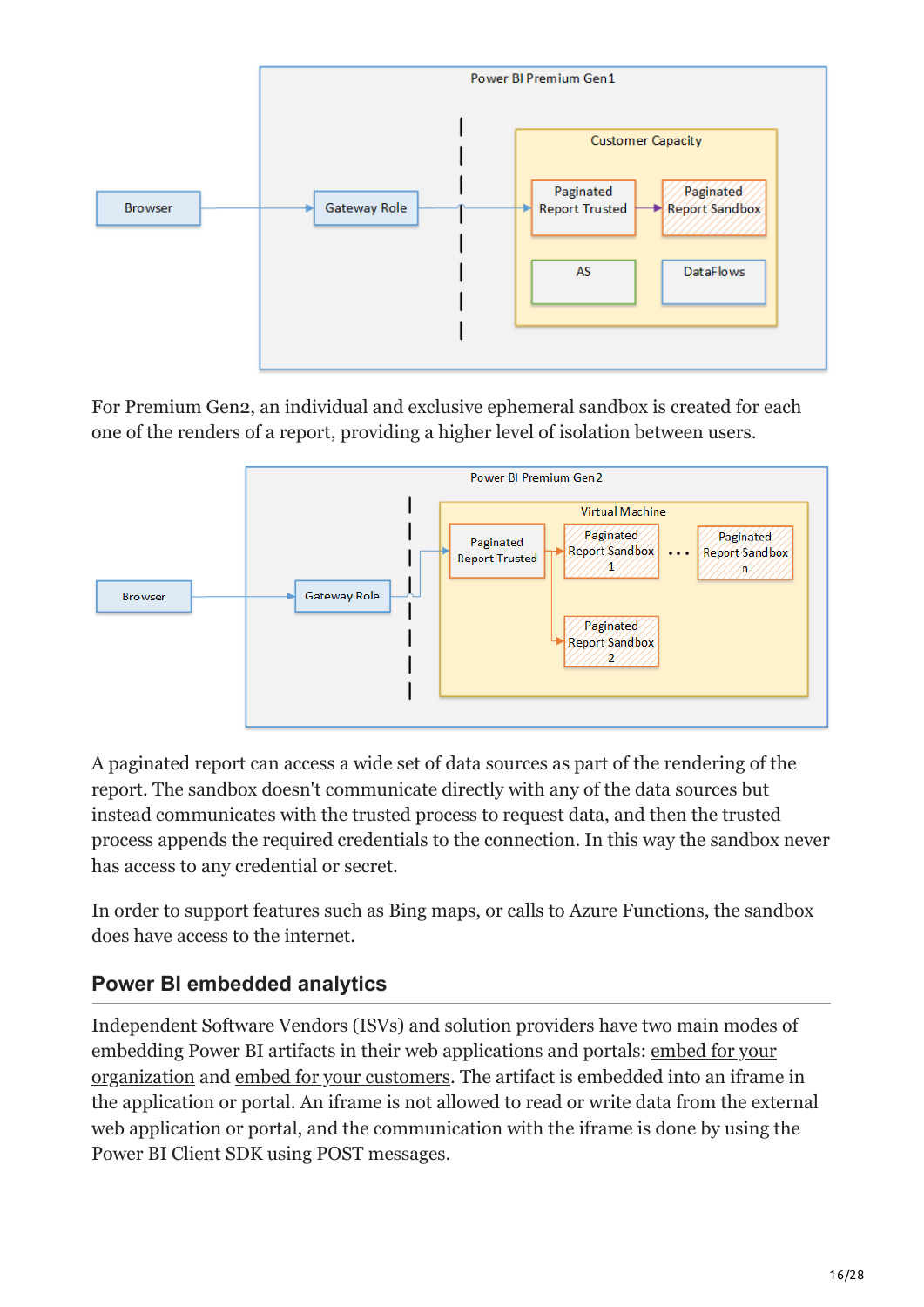In an [embed for your organization](https://docs.microsoft.com/en-us/power-bi/developer/embedded/embed-sample-for-your-organization) scenario, Azure AD users access their own Power BI content through portals customized by their enterprises and ITs. All Power BI policies and capabilities described in this paper such as Row Level Security (RLS) and object-level security (OLS) are automatically applied to all users independently of whether they access Power BI through the [Power BI portal](https://app.powerbi.com/) or through customized portals.

In an [embed for your customers](https://docs.microsoft.com/en-us/power-bi/developer/embedded/embed-sample-for-customers) scenario, ISVs typically own Power BI tenants and Power BI artifacts (dashboards, reports, datasets etc.). It's the responsibility of an ISV back-end service to authenticate its end users and decide which artifacts and which access level is appropriate for that end user. ISV policy decisions are encrypted in an [embed token](https://docs.microsoft.com/en-us/rest/api/power-bi/embedtoken) generated by Power BI and passed to the ISV back-end for further distribution to the end users according to the business logic of the ISV. End users using a browser or other client applications are not able to decrypt or modify embed tokens. Client-side SDKs such as [Power BI Client APIs](https://docs.microsoft.com/en-us/javascript/api/overview/powerbi/) automatically append the encrypted embed token to Power BI requests as an *Authorization: EmbedToken* header. Based on this header, Power BI will enforce all policies (such as access or RLS) precisely as was specified by the ISV during generation.

To enable embedding and automation, and to generate the embed tokens described above, Power BI exposes a rich set of [REST APIs](https://docs.microsoft.com/en-us/rest/api/power-bi/embedtoken). These Power BI REST APIs support both user [delegated](https://docs.microsoft.com/en-us/azure/active-directory/develop/v2-permissions-and-consent) and [service principal](https://docs.microsoft.com/en-us/power-bi/enterprise/service-premium-service-principal) Azure AD methods of authentication and authorization.

Power BI embedded analytics and its REST APIs support all Power BI network isolation capabilities described in this article: e.g., [Service Tags](#page-17-0) and [Private Links.](#page-17-1)

## **AI features**

Power BI currently supports two broad categories of AI features in the product today: AI visuals and AI enrichments. The visual-level AI features include capabilities such as Key-Influencers, Decomposition-Tree, Smart-Narrative, Anomaly-Detection, R-visual, Python-visual, Clustering, Forecasting, Q&A, Quick-Insights etc. The AI enrichment capabilities include capabilities such as AutoML, AzureML, CognitiveServices, R/Python transforms etc.

Most of the features mentioned above are supported in both Shared and Premium workspaces today. However, AutoML and CognitiveServices are supported only in Premium workspaces, due to IP restrictions. Today, with the AutoML integration in Power BI, a user can build and train a custom ML model (e.g. Prediction, Classification, Regression, etc.) and apply it to get predictions while loading data into a dataflow defined in a Premium workspace. Additionally, Power BI users can apply several CognitiveServices APIs, such as TextAnalytics and ImageTagging, to transform data before loading it into a dataflow/dataset defined in a Premium workspace.

The Premium AI enrichment features can be best viewed as a collection of stateless AI functions/transforms that can be used by Power BI users in their data integration pipelines used by a Power BI dataset or dataflow. Note that these functions can also be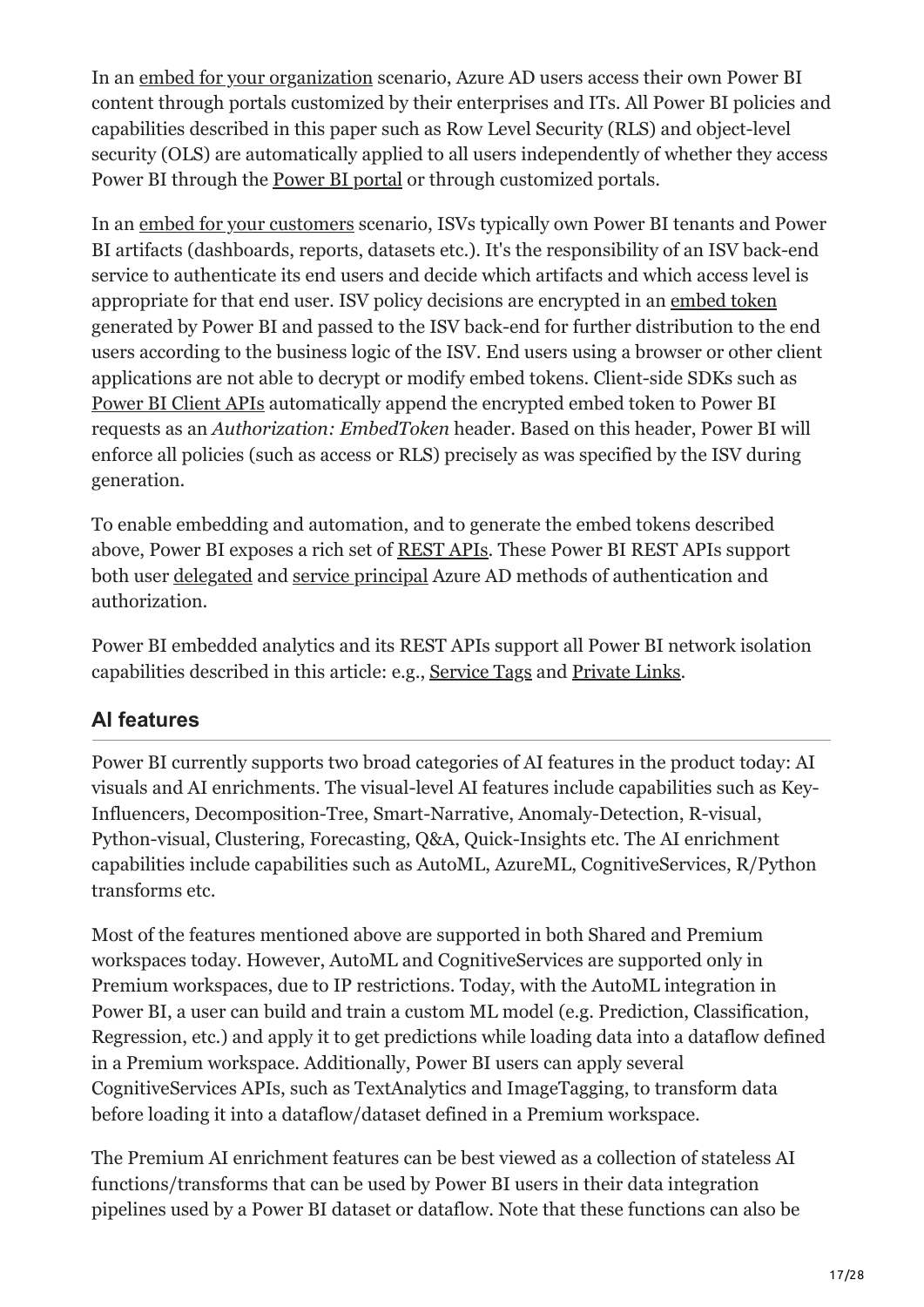accessed from current dataflow/dataset authoring environments in the Power BI Service and Power BI Desktop. These AI functions/transforms always run in a Premium workspace/capacity. These functions are surfaced in Power BI as a data source that requires an Azure AD token for the Power BI user who is using the AI function. These AI data sources are special because they do not surface any of their own data and they only supply these functions/transforms. During execution, these features do not make any outbound calls to other services to transmit the customer's data. Let us look at the Premium scenarios individually to understand the communication patterns and relevant security-related details pertaining to them.

For training and applying an AutoML model, Power BI uses the Azure AutoML SDK and runs all the training in the customer's Power BI capacity. During training iterations, Power BI calls an experimentation AzureML service to select a suitable model and hyperparameters for the current iteration. In this outbound call, only relevant experiment metadata (e.g. accuracy, ml algorithm, algorithm parameters, etc.) from the previous iteration is sent. The AutoML training produces an ONNX model and training report data that is then saved in the dataflow. Later, Power BI users can then apply the trained ML model as a transform to operationalize the ML model on a scheduled basis. For TextAnalytics and ImageTagging APIs, Power BI does not directly call the CognitiveServices service APIs, but rather uses an internal SDK to run the APIs in the Power BI Premium capacity. Today these APIs are supported in both Power BI dataflows and datasets. While authoring a dataset in Power BI Desktop, users can only access this functionality if they have access to a Premium Power BI workspace. Hence customers are prompted to supply their Azure AD credentials.

# **Network isolation**

This section outlines advanced security features in Power BI. Some of the features have specific licensing requirements. See the sections below for details.

## <span id="page-17-0"></span>**Service tags**

A service tag represents a group of IP address prefixes from a given Azure service. It helps minimize the complexity of frequent updates to network security rules. Customers can use service tags to define network access controls on [Network Security Groups](https://docs.microsoft.com/en-us/azure/virtual-network/security-overview#security-rules) or Azure [Firewall. Customers can use service tags in place of specific IP addresses when creat](https://docs.microsoft.com/en-us/azure/firewall/service-tags)ing security rules. By specifying the service tag name (such as PowerBI) in the appropriate source or destination (for APIs) field of a rule, customers can allow or deny the traffic for the corresponding service. Microsoft manages the address prefixes encompassed by the service tag and automatically updates the service tag as addresses change.

## <span id="page-17-1"></span>**Private Link integration**

Azure networking provides the Azure Private Link feature that enables Power BI to provide secure access via Azure Networking private endpoints. With Azure Private Link and private endpoints, data traffic is sent privately using Microsoft's backbone network infrastructure, and thus the data doesn't traverse the Internet.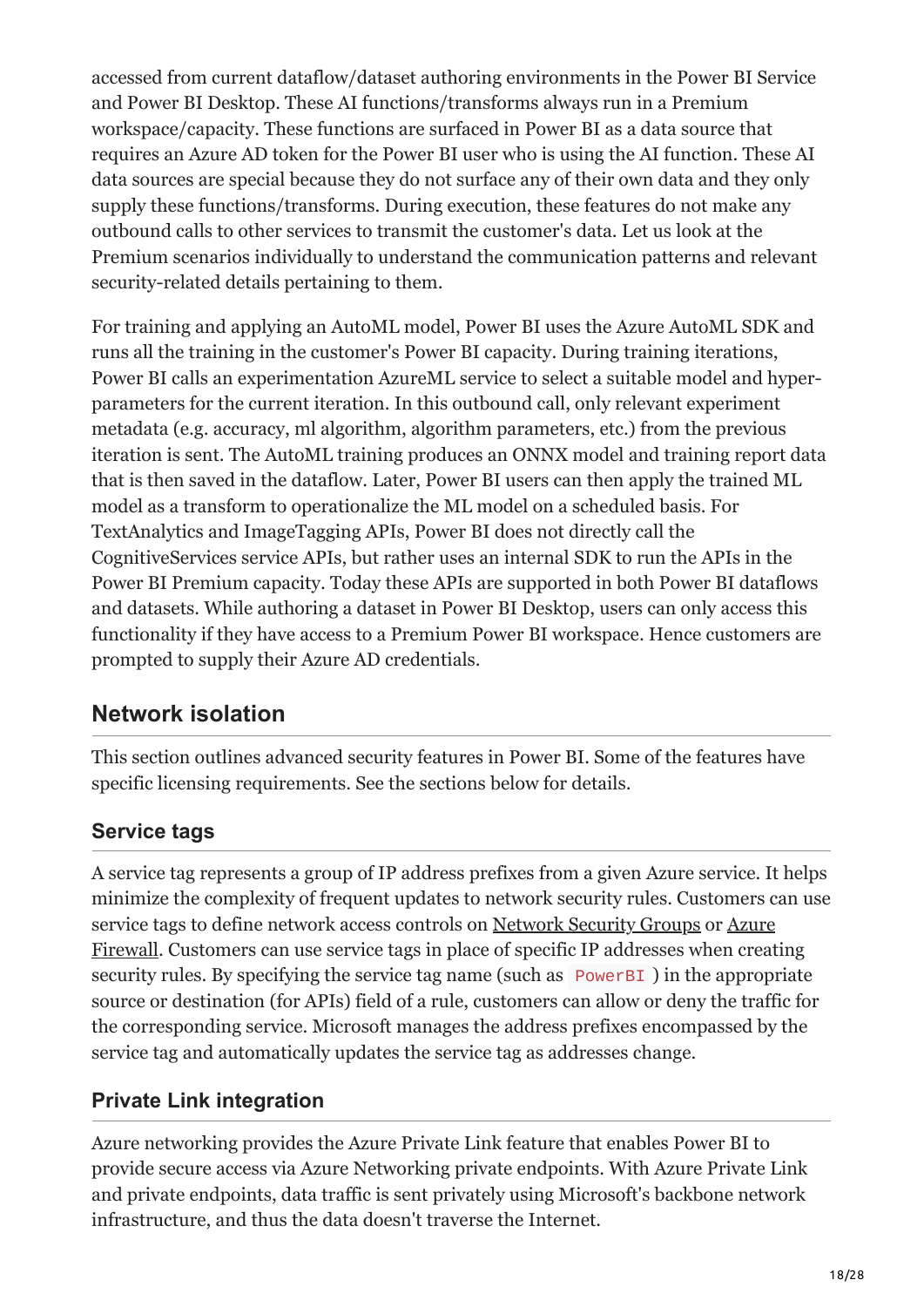Private Link ensures that Power BI users use the Microsoft private network backbone when going to resources in the Power BI service.

Using Private Link with Power BI provides the following benefits:

- Private Link ensures that traffic will flow over the Azure backbone to a private endpoint for Azure cloud-based resources.
- Network traffic isolation from non-Azure-based infrastructure, such as on-premises access, would require customers to have ExpressRoute or a Virtual Private Network (VPN) configured.

See [Private links for accessing Power BI](https://docs.microsoft.com/en-us/power-bi/enterprise/service-security-private-links) for additional information.

## **VNet connectivity (preview - coming soon)**

While the Private Link integration feature provides secure inbound connections to Power BI, the VNet connectivity feature enables secure outbound connectivity from Power BI to data sources within a VNet.

VNet gateways (Microsoft-managed) will eliminate the overhead of installing and monitoring on-premises data gateways for connecting to data sources associated with a VNet. They will, however, still follow the familiar process of managing security and data sources, as with an on-premises data gateway.

The following is an overview of what happens when you interact with a Power BI report that is connected to a data source within a VNet using VNet gateways:

- 1. The Power BI cloud service (or one of the other supported cloud services) kicks off a query and sends the query, data source details, and credentials to the Power Platform VNet service (PP VNet).
- 2. The PP VNet service then securely injects a container running a VNet gateway into the subnet. This container can now connect to data services accessible from within this subnet.
- 3. The PP VNet service then sends the query, data source details, and credentials to the VNet gateway.
- 4. The VNet gateway gets the query and connects to the data sources with those credentials.
- 5. The query is then sent to the data source for execution.
- 6. After execution, the results are sent to the VNet gateway, and the PP VNet service securely pushes the data from the container to the Power BI cloud service.

This feature will be available in public preview soon.

#### **Service principals**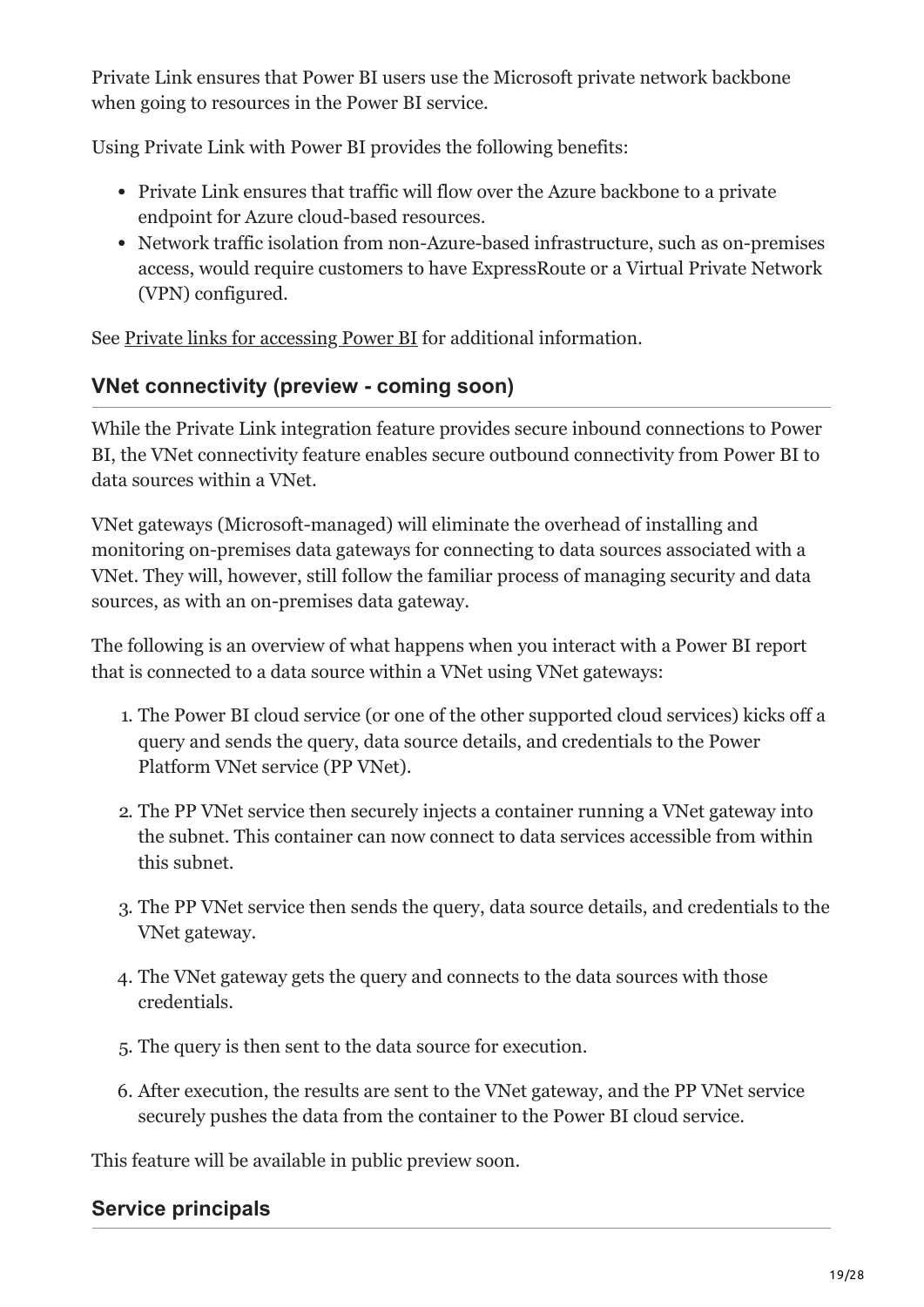Power BI supports the use of service principals. Store any service principal credentials used for encrypting or accessing Power BI in a Key Vault, assign proper access policies to the vault, and regularly review access permissions.

See [Automate Premium workspace and dataset tasks with service principals](https://docs.microsoft.com/en-us/power-bi/enterprise/service-premium-service-principal) for additional details.

# **Data loss prevention (DLP)**

#### **Microsoft 365 sensitivity labels**

Power BI has a deep integration with Microsoft Information Protection (MIP) sensitivity labels, which enable organizations to have a single, integrated solution for DLP policy management, audit, and compliance across the Office suite.

When sensitivity labels are enabled in Power BI:

- Sensitive data, both in the Power BI service and in Power BI Desktop, can be classified and labeled using the same familiar Microsoft Information Protection sensitivity labels used in Office and in Azure Purview.
- Governance policies can be enforced, even when Power BI content is exported to Excel, PowerPoint, PDF or *.pbix* files, to help ensure data is protected even when it leaves Power BI.
- *.pbix* files can be encrypted according to MIP label policies when a MIP label is applied on the *.pbix* file in Desktop, ensuring that only authorized users can edit this file.
- It's easy to classify and protect *.pbix* files just like it is done with Excel, Word, and PowerPoint files. With just two clicks, a file can be tagged according to its level of sensitivity, and, even further, be encrypted if it contains business-confidential data.
- Excel workbooks automatically inherit the sensitivity labels when they connect to Power BI (preview), making it possible to maintain end-to-end classification and apply protection when the Power BI dataset is analyzed in Excel.
- Sensitivity labels applied on Power BI reports and dashboards will be visible in the Power BI iOS and Android mobile apps.
- Sensitivity labels will persist when a Power BI report is embedded in Teams, SharePoint, or a secure website (preview). This helps organizations maintain classification and protection upon export when embedding Power BI content.
- Label inheritance upon the creation of new content in the Power BI service ensures that the label applied on a dataset in the Power BI service will be applied on new content created on top of the dataset.
- [Power BI admin scan APIs](https://docs.microsoft.com/en-us/rest/api/power-bi/admin/workspaceinfo_getscanresult) can extract a Power BI artifact's sensitivity label, enabling Power BI and InfoSec admins to monitor labeling in the Power BI service and produce executive reports.
- Power BI makes sure that only authorized users can change or remove labels with protection settings in the Power BI service.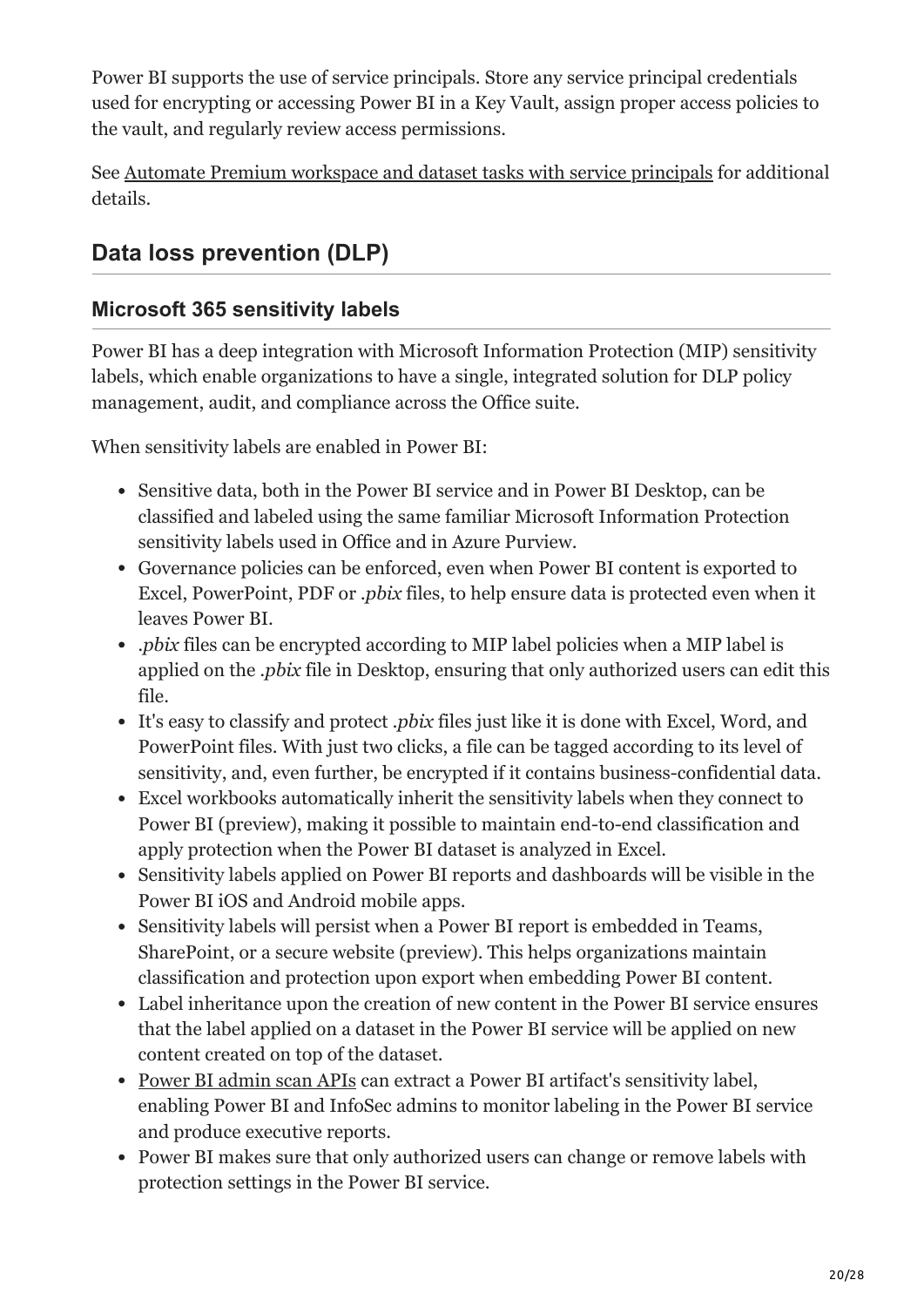- Coming soon:
	- Power BI admin APIs for applying MIP labels to enable central teams to programmatically label content in the Power BI service.
	- Admins will be able to enforce applying labels on new or edited content with a mandatory label policy in the Power BI service (preview).
	- Automatic downstream artifact labeling within the Power BI service. When a label on a dataset is applied or changed, the label will automatically be applied on all downstream content connected to this artifact.

See the [Microsoft Information Protection sensitivity label documentation in Power BI](https://docs.microsoft.com/en-us/power-bi/enterprise/service-security-sensitivity-label-overview) for additional details.

## **Microsoft Defender for Cloud Apps for Power BI**

Microsoft Defender for Cloud Apps is one of the world's leading cloud access security brokers, named as leader in Gartner's Magic Quadrant for the cloud access security broker (CASB) market. Defender for Cloud Apps is used to secure the use of cloud apps. It enables organizations to monitor and control, in real time, risky Power BI sessions such as user access from unmanaged devices. Security administrators can define policies to control user actions, such as downloading reports with sensitive information.

With Defender for Cloud Apps, organizations can gain the following DLP capabilities:

- Set real-time controls to enforce risky user sessions in Power BI. For example, if a user connects to Power BI from outside of their country, the session can be monitored by the Defender for Cloud Apps real-time controls, and risky actions, such as downloading data tagged with a "Highly Confidential" sensitivity label, can be blocked immediately.
- Investigate Power BI user activity with the Defender for Cloud Apps activity log. The Defender for Cloud Apps activity log includes Power BI activity as captured in the Office 365 audit log, which contains information about all user and admin activities, as well as sensitivity label information for relevant activities such as apply, change, and remove label. Admins can leverage the Defender for Cloud Apps advanced filters and quick actions for effective issue investigation.
- Create custom policies to alert on suspicious user activity in Power BI. The Defender for Cloud Apps activity policy feature can be leveraged to define your own custom rules, to help you detect user behavior that deviates from the norm, and even possibly act upon it automatically, if it seems too dangerous.
- Work with the Defender for Cloud Apps built-in anomaly detection. The Defender for Cloud Apps anomaly detection policies provide out-of-the-box user behavioral analytics and machine learning so that you are ready from the outset to run advanced threat detection across your cloud environment. When an anomaly detection policy identifies a suspicious behavior, it triggers a security alert.
- Power BI admin role in the Defender for Cloud Apps portal. Defender for Cloud Apps provides an app-specific admin role that can be used to grant Power BI admins only the permissions they need to access Power BI-relevant data in the portal, such as alerts, users at risk, activity logs, and other Power BI-related information.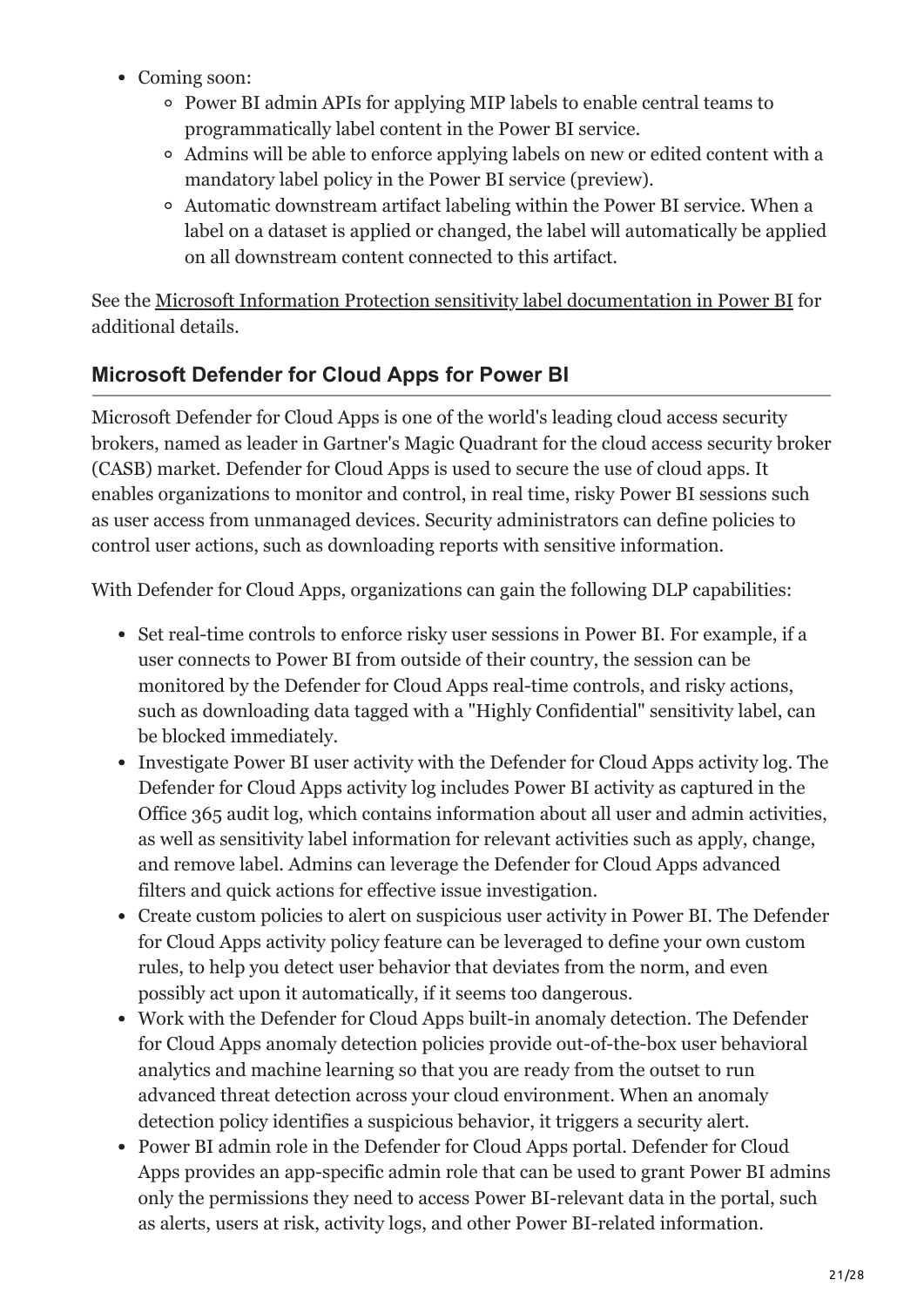# **Preview security features**

This topic lists features that are planned to release through March 2021. Because this topic lists features that may not have released yet, **delivery timelines may change and projected functionality may be released later than March 2021, or may not be released at all.** For more information, about previews, please review the Online Services Terms.

# **Bring Your Own Log Analytics (BYOLA)**

Bring Your Own Log Analytics enables integration between Power BI and Azure Log Analytics. This integration includes Azure Log Analytics' advanced analytic engine, interactive query language, and built-in machine learning constructs.

# **Power BI security questions and answers**

The following questions are common security questions and answers for Power BI. These are organized based on when they were added to this white paper, to facilitate your ability to quickly find new questions and answers when this paper is updated. The newest questions are added to the end of this list.

#### **How do users connect to, and gain access to data sources while using Power BI?**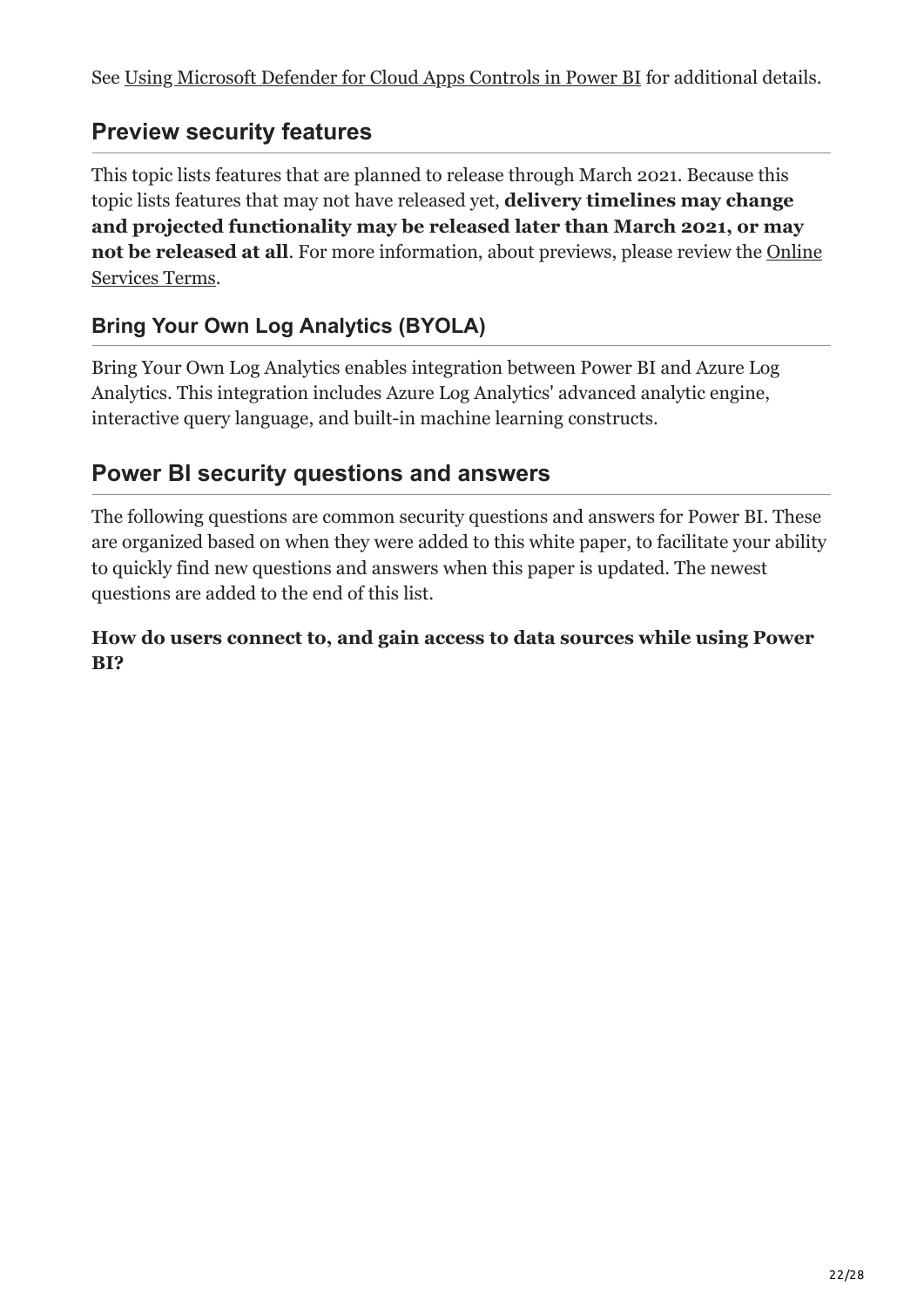Power BI manages credentials to data sources for each user for cloud credentials or for connectivity through a personal gateway. Data sources managed by an onpremises data gateway can be shared across the enterprise and permissions to these data sources can be managed by the Gateway Admin. When configuring a dataset, the user is allowed to select a credential from their personal store or use an onpremises data gateway to use a shared credential.

In the import case, a user establishes a connection based on the user's login and accesses the data with the credential. After the dataset is published to Power BI service, Power BI always uses this user's credential to import data. Once data is imported, viewing the data in reports and dashboard does not access the underlying data source. Power BI supports single sign-on authentication for selected data sources. If the connection is configured to use single sign-on, the dataset owner's credential is used to connect with the data source.

For reports that are connected with DirectQuery, the data source is connected directly using a pre-configured credential, the pre-configured credential is used to connect to the data source when any user views the data. If a data source is connected directly using single sign-on, the current user's credential is used to connect to the data source when the user views the data. When using with single sign-on, Row Level Security (RLS) and/or object-level security (OLS) can be implemented on the data source, and this allows users to view data they have privileges to access. When the connection is to data sources in the cloud, Azure AD authentication is used for single sign-on; for on-prem data sources, Kerberos, SAML and Azure AD are supported.

When connecting with Kerberos, the user's UPN is passed to the gateway, and using Kerberos constrained delegation, the user is impersonated and connected to the respective data sources. SAML is also supported on the Gateway for SAP HANA datasource. More information is available in [overview of single sign-on for gateways.](https://docs.microsoft.com/en-us/power-bi/connect-data/service-gateway-sso-overview)

If the data source is Azure Analysis Services or on-premises Analysis Services and Row Level Security (RLS) and/or object-level security (OLS) is configured, the Power BI service will apply that row level security, and users who do not have sufficient credentials to access the underlying data (which could be a query used in a dashboard, report, or other data artifact) will not see data for which the user does not have sufficient privileges.

[Row Level security with Power BI](https://docs.microsoft.com/en-us/power-bi/enterprise/service-admin-rls) can be used to restrict data access for given users. Filters restrict data access at the row level, and you can define filters within role.

[Object-level security \(OLS\)](https://powerbi.microsoft.com/blog/object-level-security-ols-now-available-for-public-preview-in-power-bi-premium/) can be used to secure sensitive tables or columns. However, unlike row-level security, object-level security also secures object names and metadata. This helps prevent malicious users from discovering even the existence of such objects. Secured tables and columns are obscured in the field list when using reporting tools like Excel or Power BI, and moreover, users without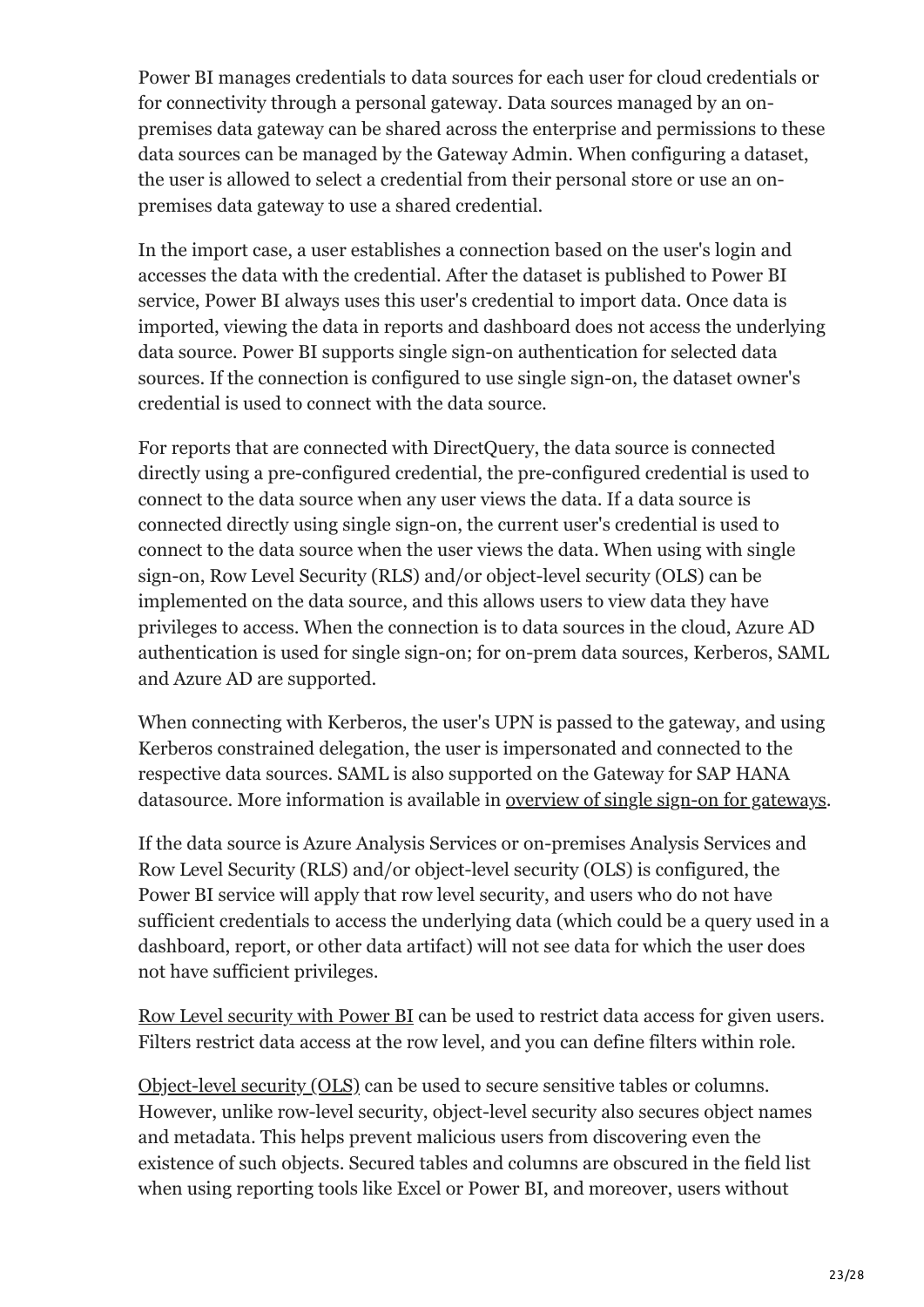permissions cannot access secured metadata objects via DAX or any other method. From the standpoint of users without proper access permissions, secured tables and columns simply do not exist.

Object-level security, together with row-level security, enables enhanced enterprise grade security on reports and datasets, ensuring that only users with the requisite permissions have access to view and interact with sensitive data.

#### **How is data transferred to Power BI?**

All data requested and transmitted by Power BI is encrypted in transit using HTTPS (except when the data source chosen by the customer does not support HTTPS) to connect from the data source to the Power BI service. A secure connection is established with the data provider, and only once that connection is established will data traverse the network.

#### **How does Power BI cache report, dashboard, or model data, and is it secure?**

When a data source is accessed, the Power BI service follows the process outlined in the [Authentication to Data Sources](#page-12-1) section earlier in this document.

#### **Do clients cache web page data locally?**

When browser clients access Power BI, the Power BI web servers set the *Cache-Control* directive to *no-store*. The *no-store* directive instructs browsers not to cache the web page being viewed by the user, and not to store the web page in the client's cache folder.

**What about role-based security, sharing reports or dashboards, and data connections? How does that work in terms of data access, dashboard viewing, report access or refresh?**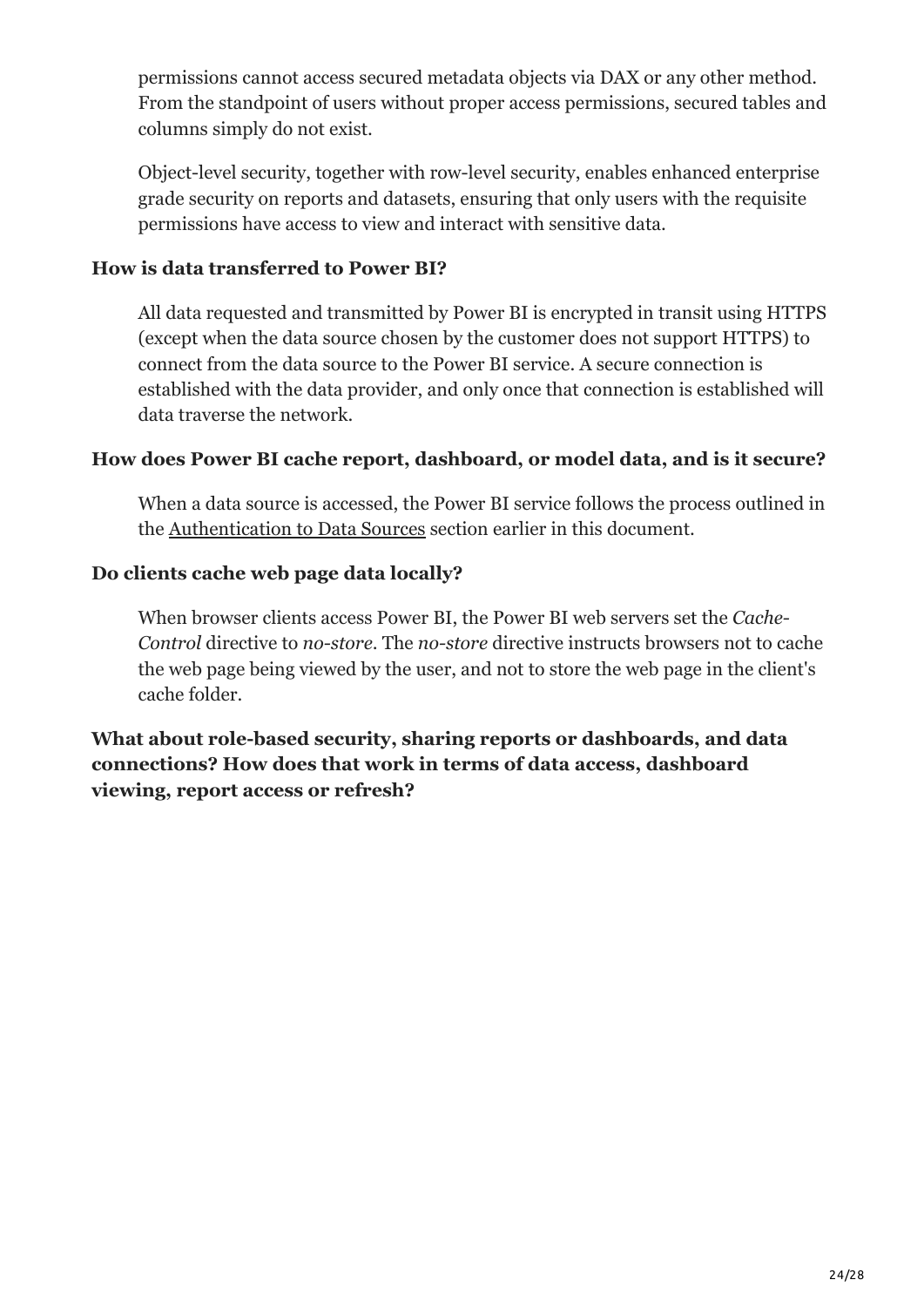For **non-Role Level Security (RLS)** enabled data sources, if a dashboard, report, or data model is shared with other users through Power BI, the data is then available for users with whom it is shared to view and interact with. Power BI *does not* re-authenticate users against the original source of the data; once data is uploaded into Power BI, the user who authenticated against the source data is responsible for managing which other users and groups can view the data.

When data connections are made to an **RLS**-capable data source, such as an Analysis Services data source, only dashboard data is cached in Power BI. Each time a report or dataset is viewed or accessed in Power BI that uses data from the RLScapable data source, the Power BI service accesses the data source to get data based on the user's credentials, and if sufficient permissions exist, the data is loaded into the report or data model for that user. If authentication fails, the user will see an error.

For more information, see the [Authentication to Data Sources](#page-12-1) section earlier in this document.

#### **Our users connect to the same data sources all the time, some of which require credentials that differ from their domain credentials. How can they avoid having to input these credentials each time they make a data connection?**

Power BI offers the [Power BI Personal Gateway](https://docs.microsoft.com/en-us/power-bi/connect-data/service-gateway-personal-mode), which is a feature that lets users create credentials for multiple different data sources, then automatically use those credentials when subsequently accessing each of those data sources. For more information, see [Power BI Personal Gateway.](https://docs.microsoft.com/en-us/power-bi/connect-data/service-gateway-personal-mode)

#### **Which ports are used by on-premises data gateway and personal gateway? Are there any domain names that need to be allowed for connectivity purposes?**

The detailed answer to this question is available at the following link: [Gateway ports](https://docs.microsoft.com/en-us/data-integration/gateway/service-gateway-communication#ports)

**When working with the on-premises data gateway, how are recovery keys used and where are they stored? What about secure credential management?**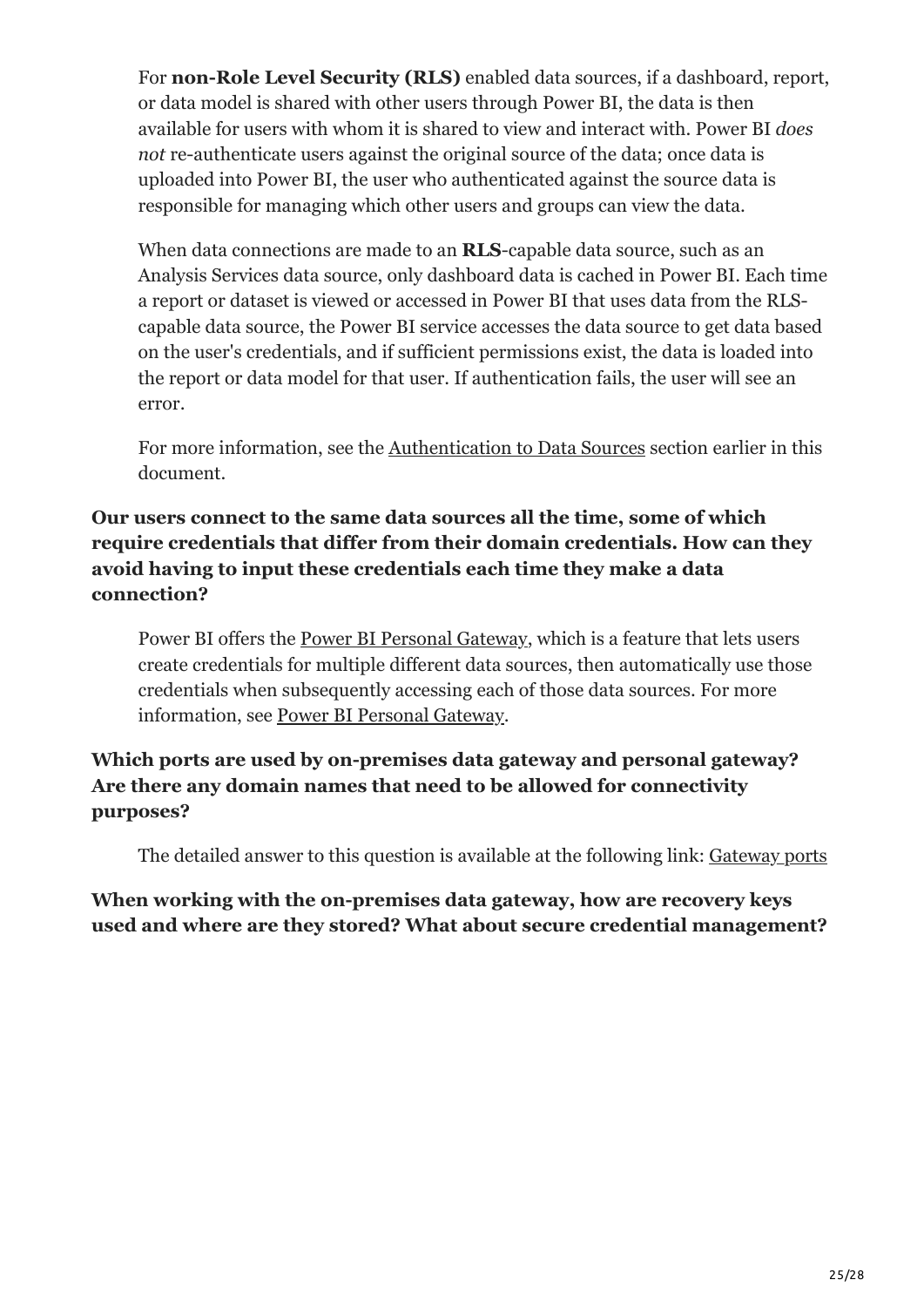During gateway installation and configuration, the administrator types in a gateway **Recovery Key**. That **Recovery Key** is used to generate a strong AES symmetric key. An RSA asymmetric key is also created at the same time.

Those generated keys (RSA and AES) are stored in a file located on the local machine. That file is also encrypted. The contents of the file can only be decrypted by that particular Windows machine, and only by that particular gateway service account.

When a user enters data source credentials in the Power BI service UI, the credentials are encrypted with the public key in the browser. The gateway decrypts the credentials using the RSA private key and re-encrypts them with an AES symmetric key before the data is stored in the Power BI service. With this process, the Power BI service never has access to the unencrypted data.

#### **Which communication protocols are used by the on-premises data gateway, and how are they secured?**

The gateway supports the following two communications protocols:

- $\circ$  AMOP 1.0 TCP + TLS: This protocol requires ports 443, 5671-5672, and 9350-9354 to be open for outgoing communication. This protocol is preferred, since it has lower communication overhead.
- HTTPS WebSockets over HTTPS + TLS: This protocol uses port 443 only. The WebSocket is initiated by a single HTTP CONNECT message. Once the channel is established, the communication is essentially TCP+TLS. You can force the gateway to use this protocol by modifying a setting described in the [on-premises gateway article.](https://docs.microsoft.com/en-us/data-integration/gateway/service-gateway-communication#force-https-communication-with-azure-service-bus)

#### **What is the role of Azure CDN in Power BI?**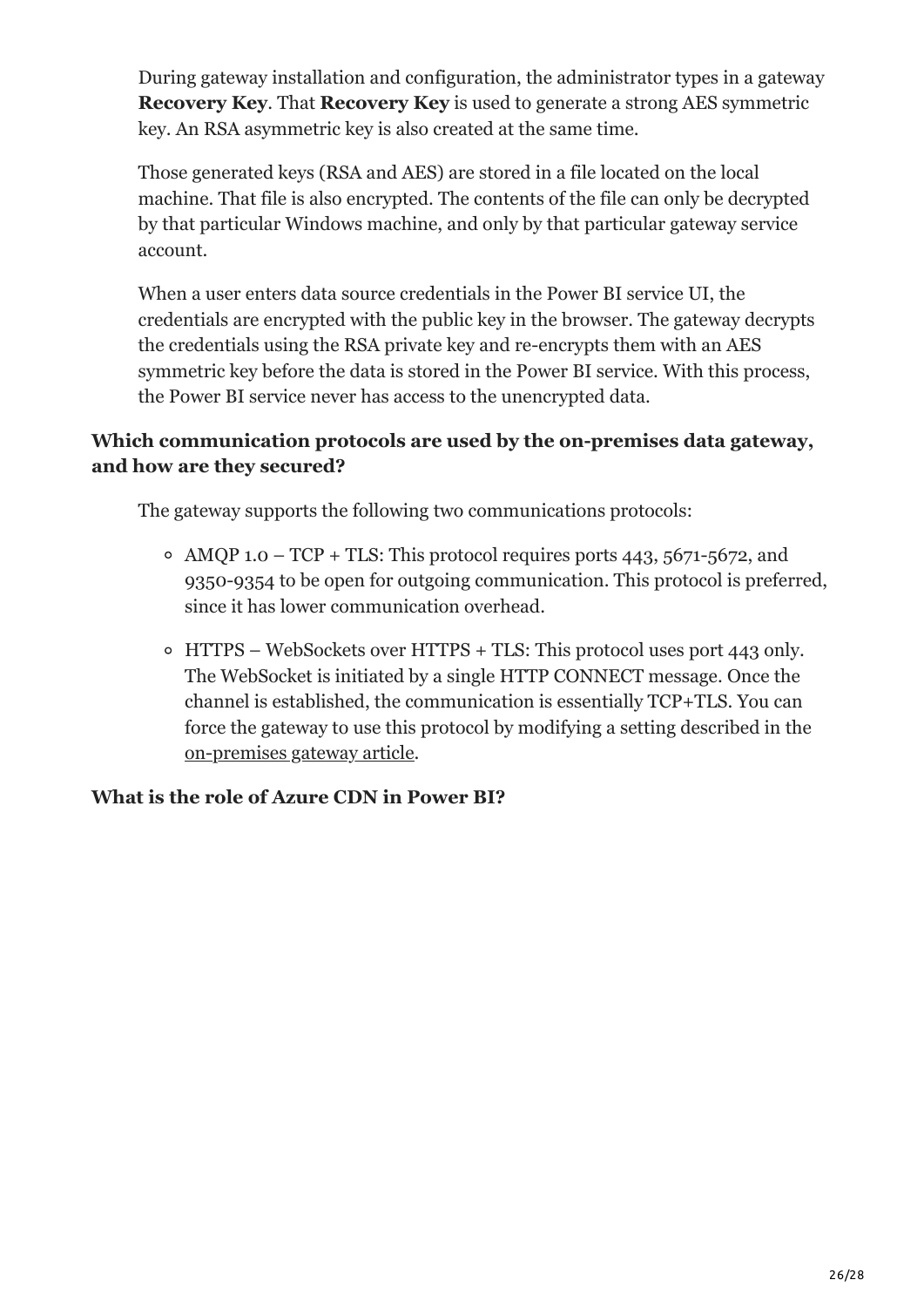As mentioned previously, Power BI uses the Azure Content Delivery Network (CDN) to efficiently distribute the necessary static content and files to users based on geographical locale. To go into further detail, the Power BI service uses multiple CDNs to efficiently distribute necessary static content and files to users through the public Internet. These static files include product downloads (such as Power BI Desktop, the on-premises data gateway, or Power BI apps from various independent service providers), browser configuration files used to initiate and establish any subsequent connections with the Power BI service, as well as the initial secure Power BI login page.

Based on information provided during an initial connection to the Power BI service, a user's browser contacts the specified Azure CDN (or for some files, the WFE) to download the collection of specified common files necessary to enable the browser's interaction with the Power BI service. The browser page then includes the Azure AD token, session information, the location of the associated back-end cluster, and the collection of files downloaded from the Azure CDN and WFE cluster, for the duration of the Power BI service browser session.

#### **For Power BI visuals, does Microsoft perform any security or privacy assessment of the custom visual code prior to publishing items to the Gallery?**

No. It is the customer's responsibility to review and determine whether custom visual code should be relied upon. All custom visual code is operated in a sandbox environment, so that any errant code in a custom visual does not adversely affect the rest of the Power BI service.

#### **Are there other Power BI visuals that send information outside the customer network?**

Yes. Bing Maps and ESRI visuals transmit data out of the Power BI service for visuals that use those services.

#### **For template apps, does Microsoft perform any security or privacy assessment of the template app prior to publishing items to the Gallery?**

No. The app publisher is responsible for the content while it is the customer's responsibility to review and determine whether to trust the template app publisher.

#### **Are there template apps that can send information outside the customer network?**

Yes. It is the customer's responsibility to review the publisher's privacy policy and determine whether to install the template app on tenant. The publisher is responsible for informing the customer about the app's behavior and capabilities.